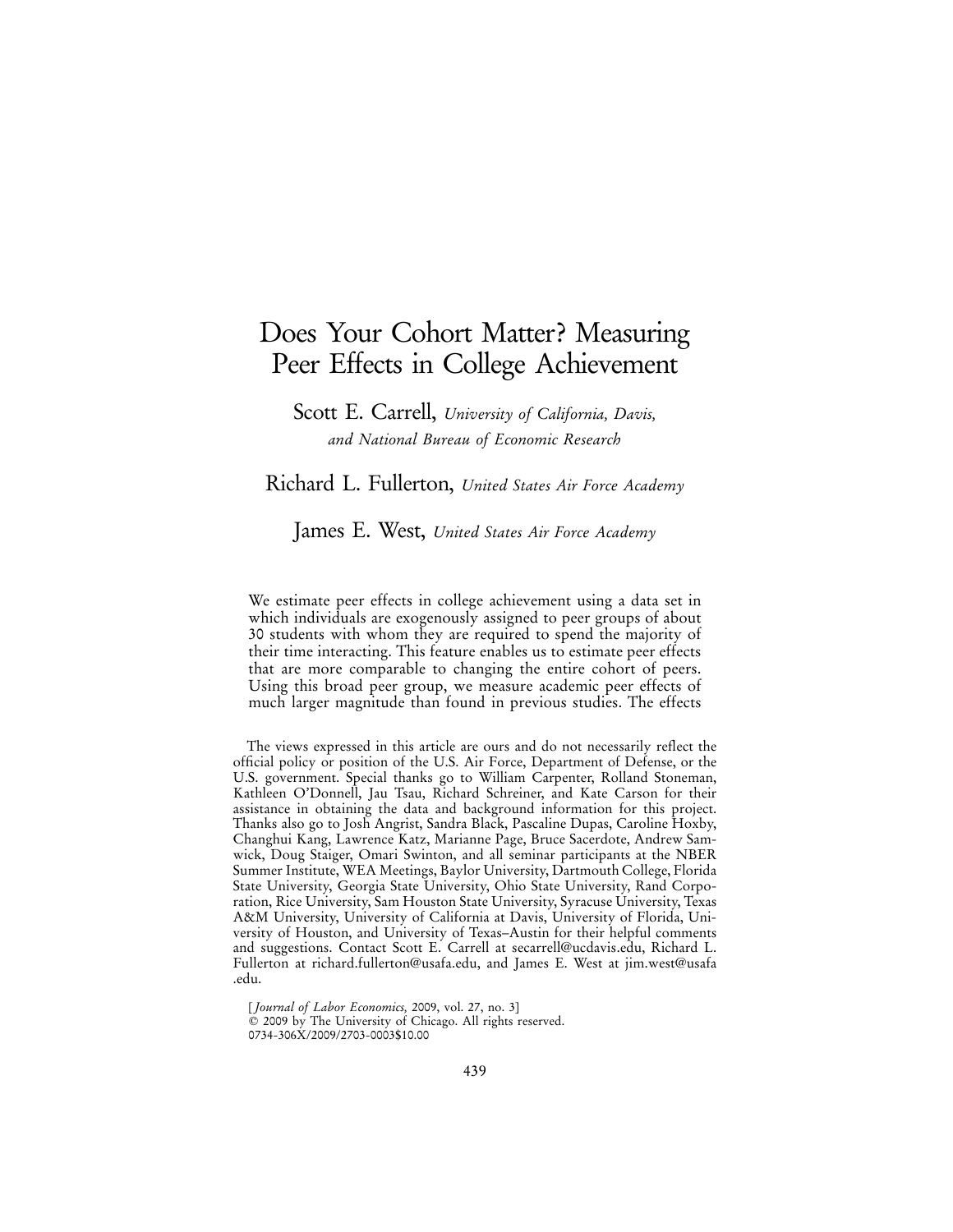persist at a diminished rate into follow-on years, and we find evidence of nonlinearities in the magnitude of the effects across student academic ability.

#### **I. Introduction**

Education policies such as integration, busing, and school choice often make substantial changes to the composition of a student's peer group. Likewise, affirmative action in admissions provides opportunities for greater access to more selective colleges and universities for traditionally underrepresented groups. Such policies are largely predicated upon the assumption of significant positive peer effects in educational outcomes. Despite this, relatively little is known about how the quality of one's entire cohort of peers actually affects individual outcomes. That is, how would student outcomes differ by having a cohort of higher quality peers, all else being equal?

To date, the most convincing postsecondary peer-effect studies have exploited situations in which students have been randomly assigned to roommates and/or dorms.<sup>1</sup> Results from these studies have found only mixed evidence regarding the existence of positive peer effects in academic performance.<sup>2</sup> A major drawback of these studies, however, is that roommates are generally only a small subset of an individual's actual peer group.3 Thus, works in the previous literature have likely underestimated the total magnitude of peer effects due to measurement error in the peer group. In addition, "roommate" studies provide relatively little information regarding how an individual's outcomes would differ if his or her entire cohort of peers were to change, as would be the case if the individual were to attend a different college.

In this study, we exploit a unique data set in which individuals are

<sup>1</sup> The major exception is Lyle (2007), who examines peer effects using data from the U.S. Military Academy (USMA).

<sup>2</sup> To date, there has been little evidence of large positive peer effects in academic performance. Sacerdote (2001) finds evidence of small contemporaneous peer effects for Dartmouth roommates. Zimmerman (2003) finds small roommate contextual effects for individuals in the middle 70% of the distribution at Williams. Foster (2006) and Lyle (2007) find no evidence of contextual peer effects at Maryland and West Point. Stinebrickner and Stinebrickner (2006) find no evidence of peer effects for males and small contextual effects for females at Berea College (see also Hoxby and Weingarth 2006; Siegfried and Gleason 2006; Kremer and Levy 2008; Li and Li 2009). Nonacademic studies such as Falk and Ichino (2006) and Mas and Moretti (2009) have found evidence of social spillovers in taskoriented settings.

<sup>3</sup> Evidence suggests that college students quickly establish networks of friends and study partners that extend beyond the roommate or dorm level (Stinebrickner and Stinebrickner 2006).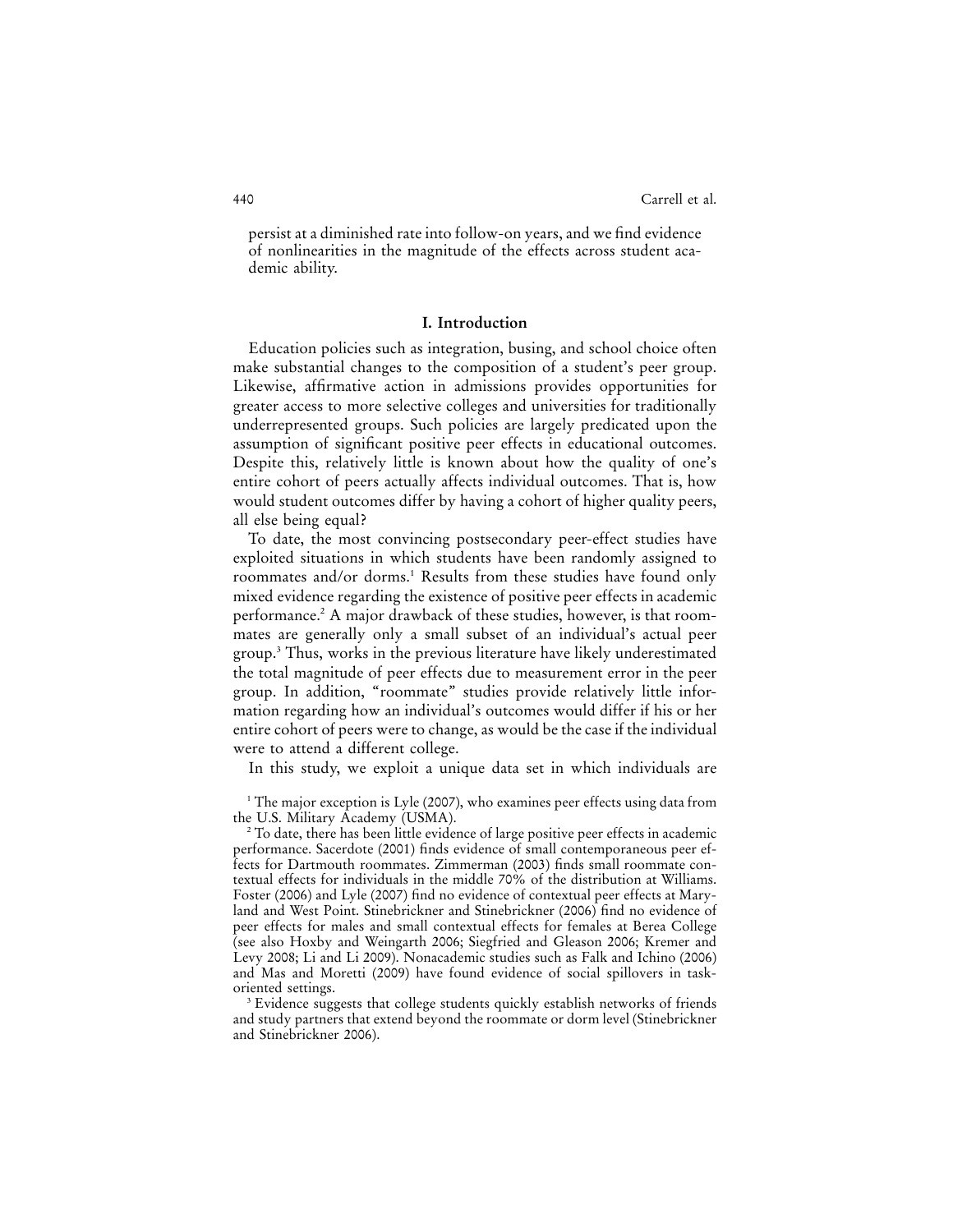exogenously assigned to peer groups of about 30 students, with whom they are required to spend the majority of their time interacting. Conditional on a few demographic characteristics, the students in our study are randomly assigned to a peer group in which they live in adjacent dorm rooms, dine together, compete in intramural sports together, and study together. They have limited ability to interact with other students outside of their assigned peer group during their freshman year of study. This feature enables us to estimate peer effects that are more comparable to changing the entire cohort of peers. Students are also randomly assigned to roommates within the peer group, which allows us to make comparisons with the previous roommate peer-effect literature.

Our results are significant for several reasons. First, we find academic peer effects that are much larger in magnitude than the previous literature when we estimate the effects using the broad peer group to which individuals are assigned. For freshman students, a 100-point increase in the peer-group average SAT verbal score increases individual GPA by roughly .4 grade points on a 4.0 scale. Second, using course-level data, we find that peer effects are largest in math and science courses and virtually nonexistent in physical education and foreign language courses. Because physical education and foreign language courses have the least opportunities for interaction among students, these findings suggest that peer effects may be working through study partnerships versus a social norm of effort.4 Third, we find the freshman peer effects persist at a diminished rate into the sophomore, junior, and senior years. These results show that social network peer effects during the freshman year significantly affect achievement in follow-on years. Finally, we find evidence of nonlinearities in the magnitude of the peer effects across student incoming academic ability. These results imply there may be social gains to sorting students across peer groups.

Our results also help explain why many previous studies have found little evidence of academic peer effects in higher education: the bulk of those studies focuses on roommates and dorm floors. We find that roommates and dorm floors capture only a limited proportion of an individual's peer group. Like Sacerdote (2001) and Zimmerman (2003), we find only moderate evidence of peer influence at the roommate level. Defining the peer group as the set of students who live in close geographic proximity, as in Foster (2006), we do not find measurable peer effects.

The remainder of the article unfolds as follows. Section II reviews the challenges in measuring peer effects and describes the strategy we use.

<sup>4</sup> Not all students are required to take a foreign language, and students are spread across foreign language courses. Therefore, the likelihood of finding a suitable study partner within a given peer group is much smaller than for other freshman courses, which have near universal common enrollment.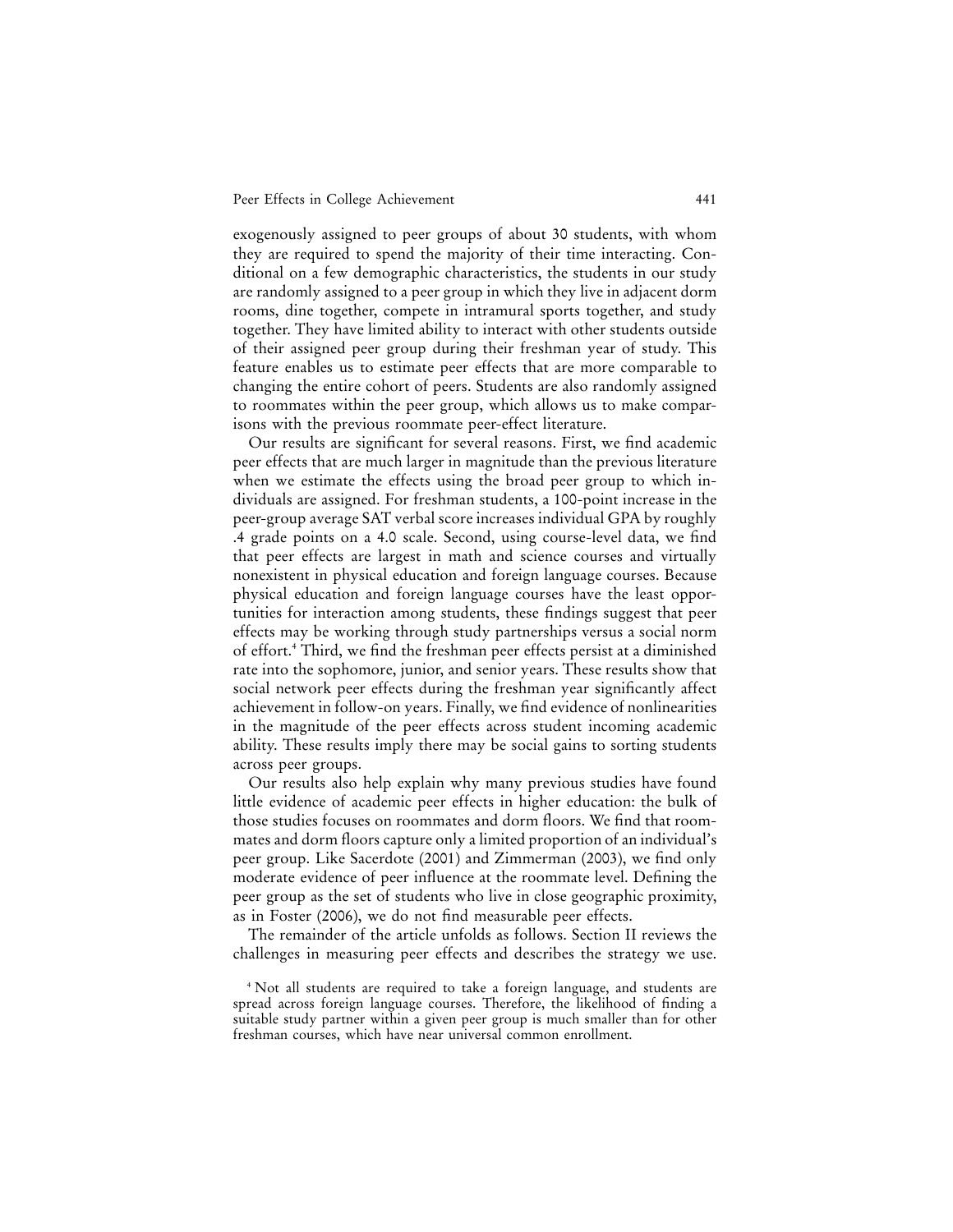Section III explains the peer group structure in our study. Section IV describes the data. Section V presents our statistical methods and results. Section VI concludes.

# **II. Measuring Peer Effects**

Manski (1993) distinguishes three types of peer influence: endogenous effects, exogenous effects, and correlated effects. Measuring the importance of each of these effects is difficult for two main reasons. First, it is often difficult to separate the effect that the group has on the individual from the effect the individual has on the group because outcomes are jointly determined (Vigdor and Nechyba 2007). This problem is often referred to as the endogeneity problem (Moffitt 2001; Sacerdote 2001) or the reflection problem (Manski 1993). The second issue in measuring peer influence occurs because individuals tend to self-select into peer groups. In the presence of self-selection, it is difficult to distinguish the peer effects from the selection effects (Sacerdote 2001).

The endogeneity problem is typically handled by finding suitable instruments for peer behavior that are exogenous to the stochastic error component of the dependent variable. A more recent strategy in the education peer-effect literature is to use previous peer achievement as an instrument for current achievement (Hanushek et al. 2003; Betts and Zau 2004; Vigdor and Nechyba 2007; Burke and Sass 2008). While this strategy is presumably used as a consequence of data constraints, lagged peer achievement may not be exogenous to contemporaneous achievement.<sup>5</sup>

The selection problem has been handled in two main ways. A first strategy (widely used in the primary education peer-effect literature) is to exploit variation across classrooms or cohorts within a school.6 This has typically been accomplished using large administrative panel data sets while employing individual, school, grade, and/or year fixed effects. The second strategy, used by a growing literature measuring peer effects in higher education, is to exploit situations in which individuals are randomly assigned to peer groups.<sup>7</sup>

In this article, we use the random assignment of students at the United States Air Force Academy (USAFA) to broad social-network peer groups, called squadrons, as the main source of identification of peer effects. Our

<sup>5</sup> This is because many of the peers in an individual's current peer group were also likely to be peers in the previous period(s). Hence, previous peer achievement is not exogenous to individual current achievement due to the cumulative nature of the education production function.

<sup>6</sup> See, e.g., Hanushek et al. (2003), Betts and Zau (2004), Hoxby and Weingarth (2006), Vigdor and Nechyba (2007), Burke and Sass (2008), Carrell, Malmstrom, and West (2008).

<sup>7</sup> See, e.g., Boozer and Cacciola (2001), Sacerdote (2001), Zimmerman (2003), Foster (2006), Lyle (2007).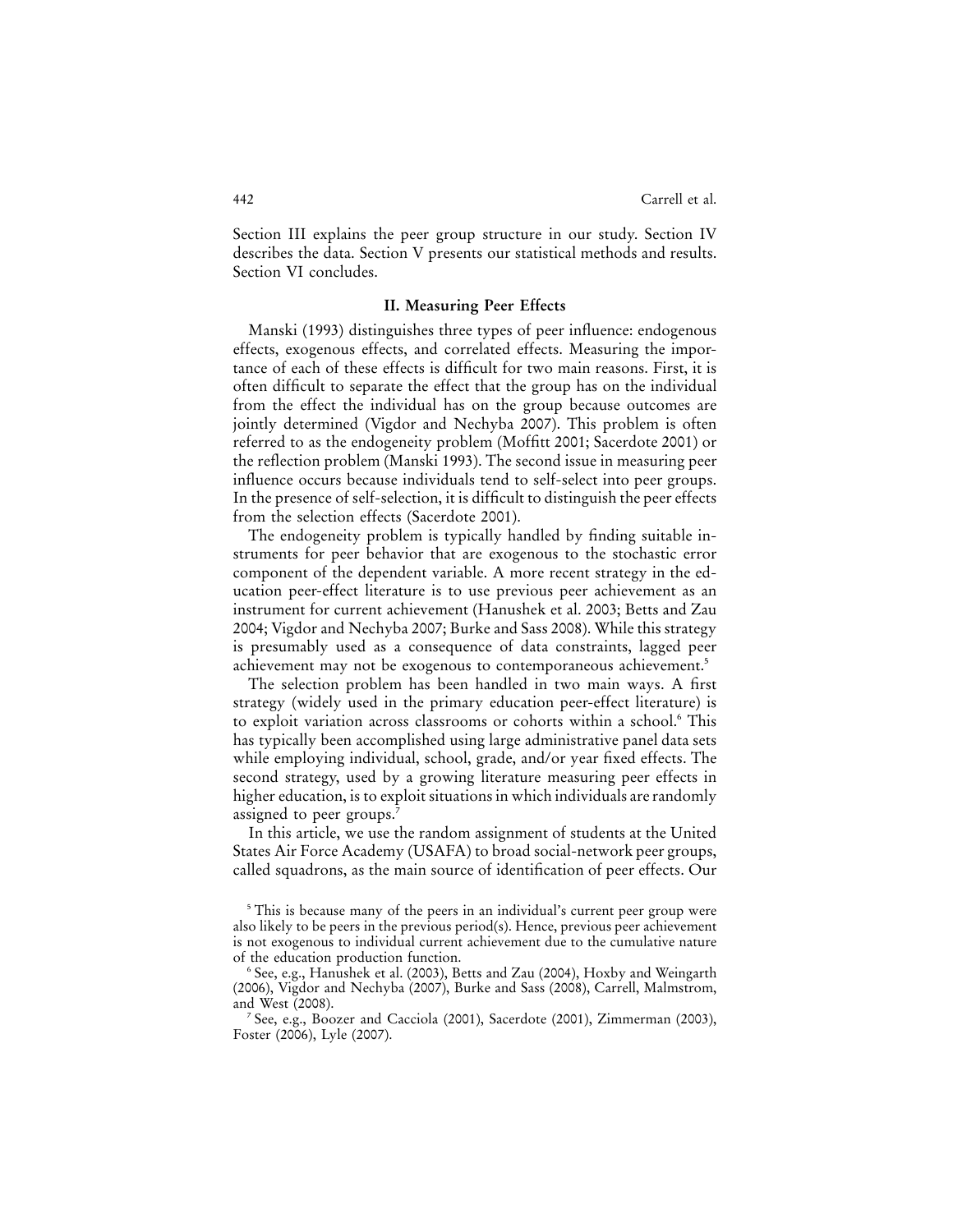analysis builds on the previous literature in several ways. First, the randomization process at the USAFA allows us to measure peer effects at multiple peer group levels: roommate pairs, classmates within the same squadron, and upperclassmen within the squadron. Second, we can use the vast amount of exogenous pretreatment data to correct for endogeneity and measure peer effects, using various measures of peer academic and nonacademic ability. Third, students at USAFA take a set of approximately 30 mandatory core courses. We use these features to estimate the peer effects across different types of courses free from selection bias into or out of course or section.8 Finally, reassignment to a new squadron peer group at the beginning of the sophomore year enables us to test for persistence in peer effects over time. In general, we find strong, robust peer effects of larger magnitude than those found in previous studies such as Sacerdote (2001), Zimmerman (2003), Foster (2006), and Stinebrickner and Stinebrickner (2006).

Lyle (2007) studies a similar peer group setting at the USMA. Our study is distinct from Lyle (2007) in both scope and the process in which students are assigned to peer groups. Lyle (2007) primarily focuses on biases due to common shocks in estimating contemporaneous peer-effect models.<sup>9</sup> Peer groups at the USMA are constructed to have an even distribution of student academic ability. This leveling of aptitude across peer groups reduces the exogenous variation of pretreatment characteristics across groups, making it difficult to estimate reduced-form peer-effect models.10

We recognize that questions could be raised about the generalizability of our findings, given USAFA students are a subset of traditional college students. While 17% of USAFA students have parents who served in the military, the student body as a whole is drawn from the same pool as other selective academic institutions throughout the United States. In economic experiments to investigate behavior in real and hypothetical referenda, Burton et al. (2007) find the behavior of students at USAFA and Queen's University, Belfast, to be statistically indistinguishable.

Because students at USAFA are taught to foster teamwork, our peereffect estimates could be larger than those expected at other institutions. However, institutional social constraints at USAFA (i.e., mandatory study periods, inability to attend fraternity parties, and big penalties for un-

<sup>&</sup>lt;sup>8</sup> Which section of core courses that students are enrolled in is determined by the USAFA registrar without any input from students. "Convenience changes" are not allowed.

<sup>9</sup> Contemporaneous models regress individual outcomes, such as GPA, on peer group outcomes.

 $10$  USAFA, by contrast, does not attempt to level academic ability across groups. As evidence, the variance of peer-group-level SAT scores at USAFA is 49% greater in our data, compared to Lyle's (2007) USMA data.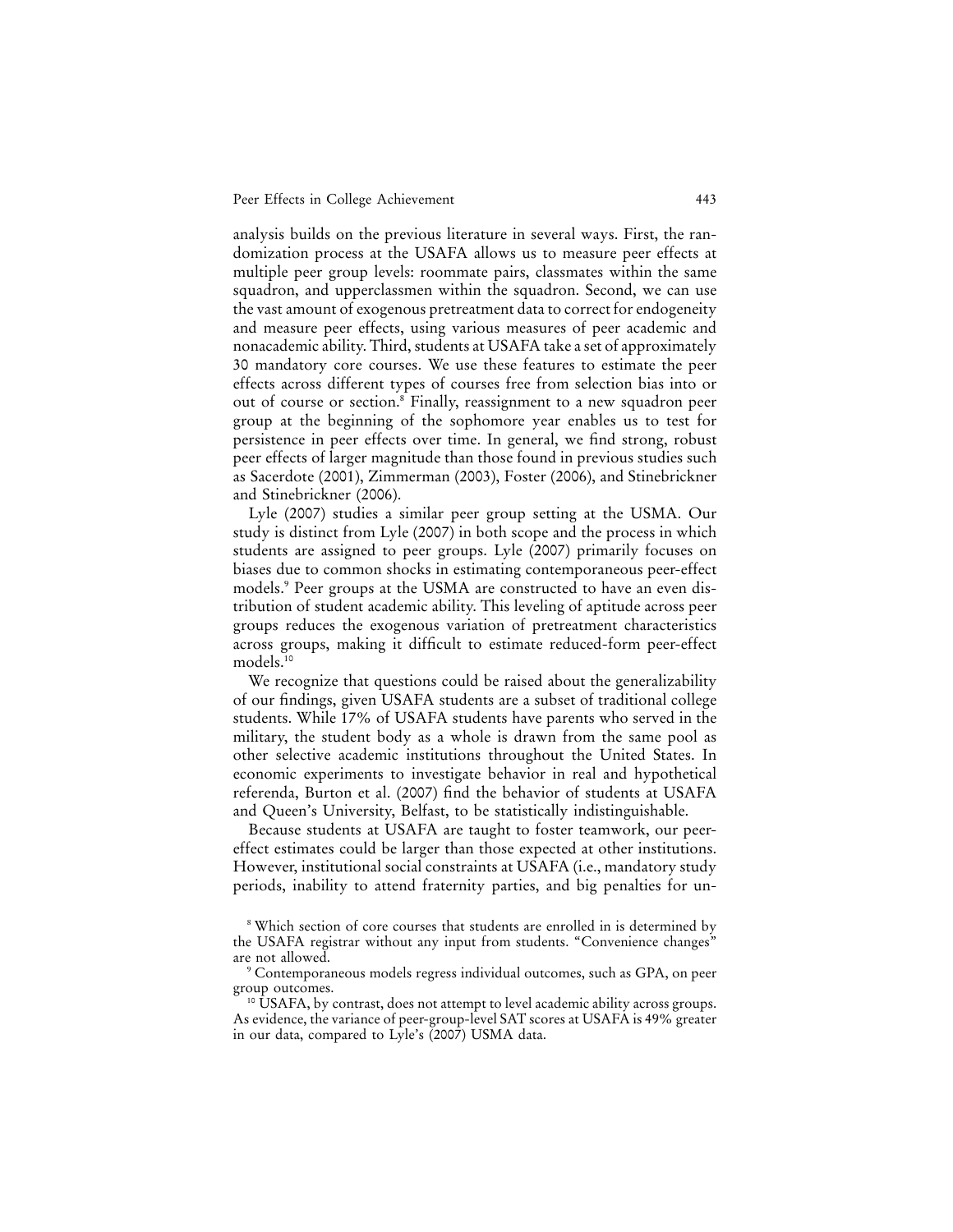derage drinking) may result in smaller counterproductive peer influences. If true, properly measured peer groups in other institutional settings could exhibit larger peer effects than we find at USAFA. Further information regarding peer group formation at other institutions would be required to empirically test which effect dominates.

# **III. Peer Group Assignments at the Air Force Academy: A Natural Experiment**

USAFA is a fully accredited undergraduate institution of higher education, with an approximate enrollment of 4,500 students. There are 32 majors offered in the humanities, social sciences, basic sciences, and engineering. The average SAT score for the 2005 entering class was 1,309, with an average high school GPA of 3.60. Applicants are selected for admission on the basis of academic, athletic, and leadership potential. Students are grouped into 1 of 36 peer groups, called squadrons, with each group comprising approximately 120 students (freshmen through seniors). For their first 7 months in the academy (from September through the end of March), freshmen are not allowed to enter the premises of another squadron. Hence, interaction with students from other squadrons is extremely limited for the freshmen.<sup>11</sup>

A significant amount of academic and social interaction takes place among students within each squadron. This forms a solid foundation to measure the total peer effect (Sacerdote 2001) or total social influence for each individual. As freshmen are probationary members of a squadron, we would expect the primary peer group of freshmen to be that of other freshmen within the same squadron. However, it is plausible that more senior members of a squadron could provide academic assistance as well as be mentors and leaders to the freshmen.

Measuring peer effects among USAFA students is simplified by the way the academy places students in squadrons. The USAFA admissions office implements a stratified random assignment process in which females are first randomly assigned to squadrons. Next, male ethnic and racial minorities are randomly assigned, followed by male nonminority recruited athletes. Students who attended a military preparatory school are then randomly assigned. Finally, all remaining students are randomly assigned to squadrons.<sup>12</sup> This stratified process is accomplished to ensure demographic diversity across peer groups. Roommate assignments are likewise

<sup>&</sup>lt;sup>11</sup> Freshmen can interact with students from other squadrons in academic classes, the library, gym, religious services, and what would be considered the student union. Freshmen who are on intercollegiate athletic teams or participate in club sports interact with students from other squadrons during practice times and on team trips.

<sup>&</sup>lt;sup>12</sup> Students with the same last name, including siblings, are not placed in the same squadron.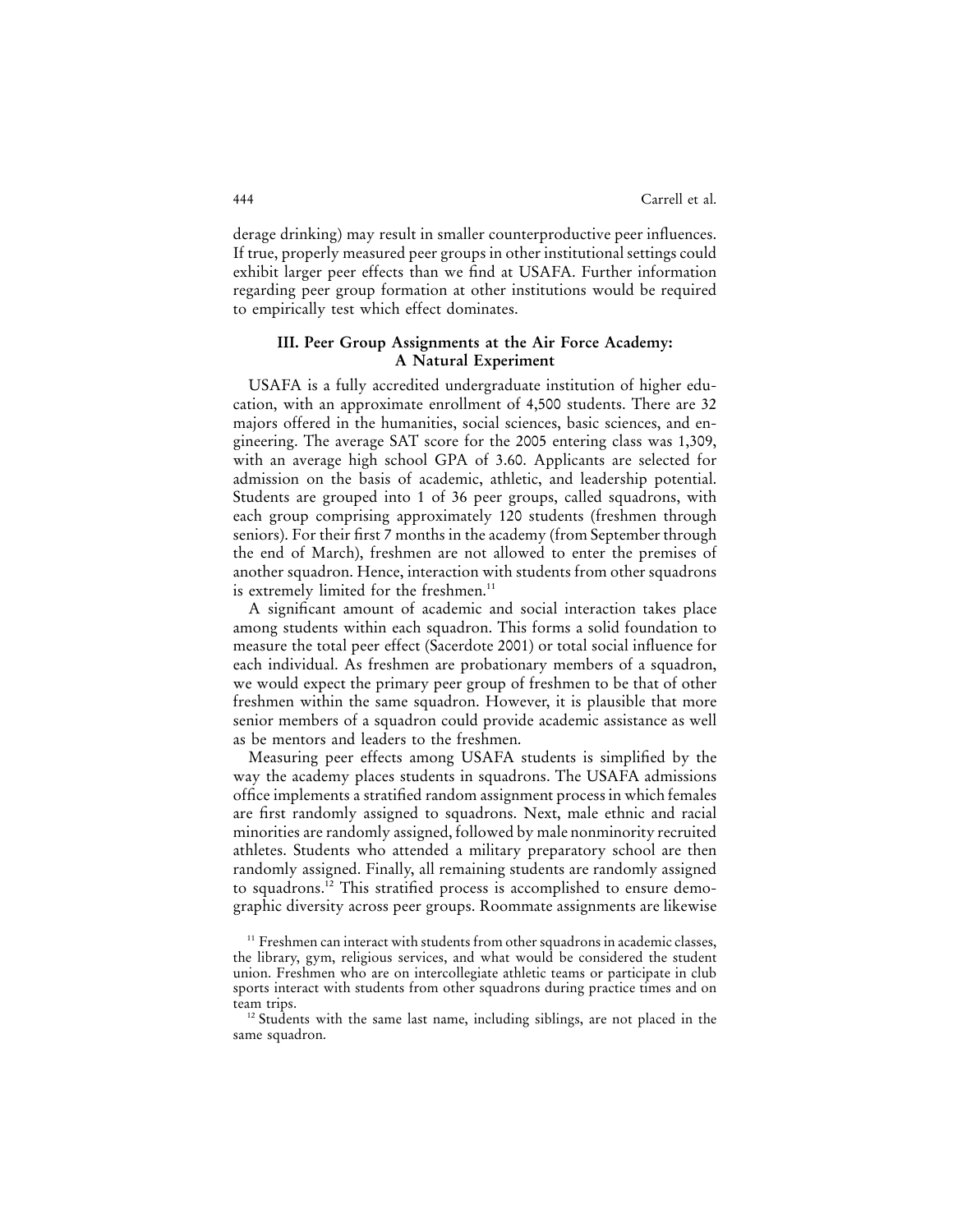made without student input. This structure creates a natural experiment for estimating peer influence. The overwhelming majority of entering students do not know anybody currently enrolled at USAFA. The appointment process, by which each member of the U.S. Congress and Senate nominates candidates from his or her congressional district or state, ensures geographic diversity.

In attempting to develop an ability to work with peers of all abilities and backgrounds, USAFA does not ask any questions of incoming students as to their likes, dislikes, or roommate preferences. One might argue that the effect the institution is trying to achieve in bypassing student preferences (and for us, self-selection bias) is a behavioral model similar to the "rainbow" model outlined in Hoxby and Weingarth (2006), where students benefit from interacting with all types of peers.

# **IV. Data**

#### A. The Data Set

Our data set includes all students in the USAFA graduating classes of 2005 through 2007. The students at USAFA are relatively high achieving, with the average SAT math scores in approximately the 88th percentile compared to nationwide SAT test takers.<sup>13</sup> The 25th and 75th percentile distributions of SAT scores at USAFA are very similar to some of the top public universities in the United States, such as UCLA, University of Michigan, University of Virginia, and UNC–Chapel Hill.14 Eighteen percent of the sample is female, 5% is black, 6% is Hispanic, and 5% is Asian. Twenty-seven percent are recruited athletes, and 2% attended a military preparatory school. Table 1 provides a complete list of summary statistics.

Pre-Academy (pretreatment) data include whether students were recruited as athletes, whether they attended a military preparatory school, and measures of their academic, athletic, and leadership aptitude.15 Our outcome performance data contain each individual's freshman through senior academic performance as measured by his or her grade in each course, computed on a zero to 4.0 scale. Grades are determined on an A,

<sup>13</sup> See http://professionals.collegeboard.com/profdownload/sat\_percentile\_ranks \_2008.pdf for SAT distributions.

<sup>&</sup>lt;sup>14</sup> For our sample, the 25th and 75th percentile SAT scores were 620 and 700 for math and 590 and 670 for verbal. For SAT distributions for top public universities, see http://collegeapps.about.com/od/sat/a/SAT\_Public\_Univ.htm.

<sup>&</sup>lt;sup>15</sup> In addition to SAT scores, our data set includes, for each student, an academic composite (high school GPA, class rank, quality of school, and size of school), a leadership composite (high school and community activities), and a fitness test score.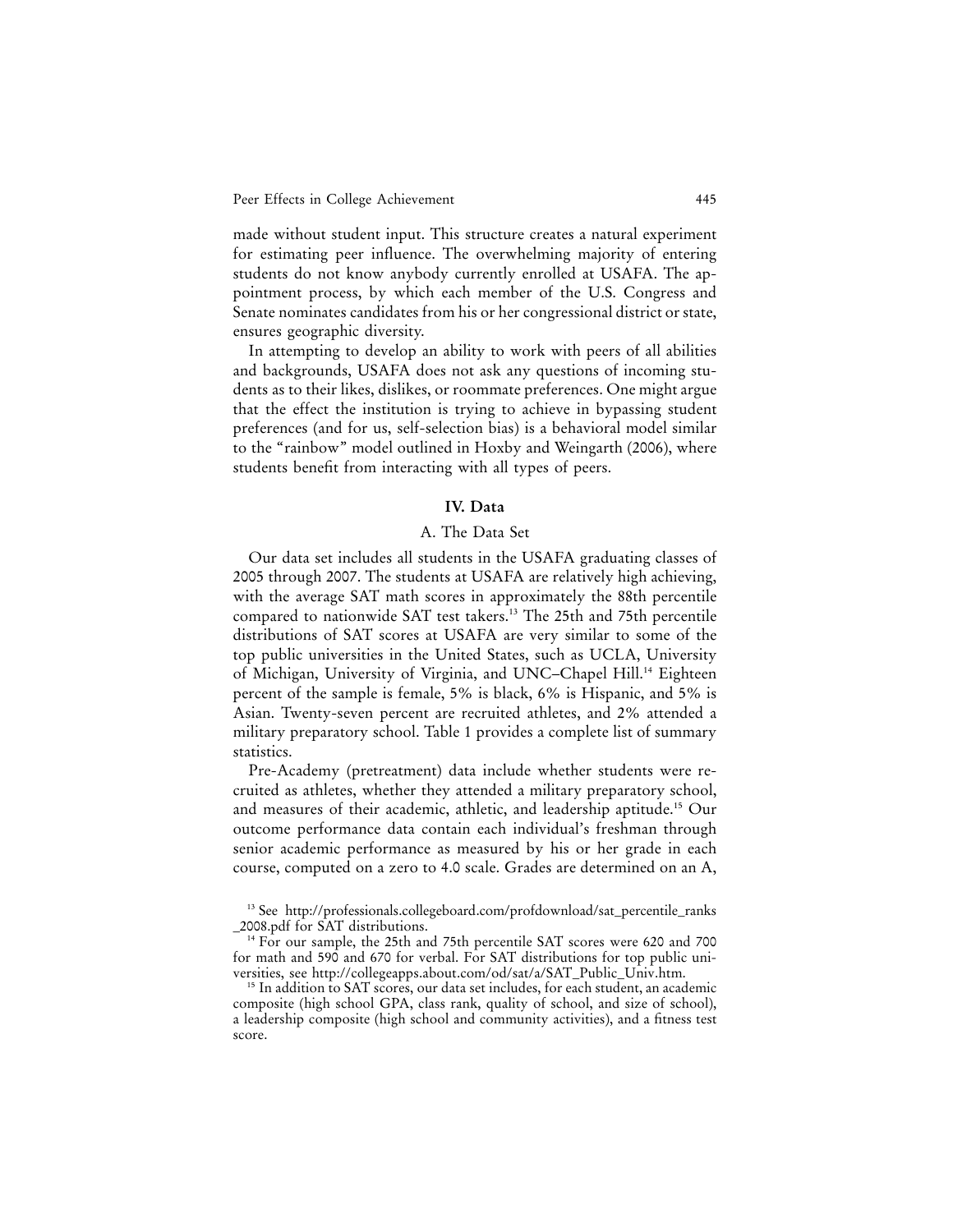**Table 1 Summary Statistics for Classes of 2005–7**

| Variable                          | Obs.   | Mean     | <b>SD</b> | Min.     | Max.     |
|-----------------------------------|--------|----------|-----------|----------|----------|
| Course grade (GPA; freshman fall  |        |          |           |          |          |
| semester)                         | 19,977 | 2.91     | .82       |          | 4.00     |
| SAT math                          | 3,489  | 665.47   | 63.88     | 440.00   | 800.00   |
| SAT verbal                        | 3,489  | 631.95   | 67.00     | 330.00   | 800.00   |
| Academic composite                | 3,488  | 1,282.41 | 211.99    | 623.00   | 2,067.00 |
| Fitness score                     | 3,489  | 459.70   | 96.88     | 215.00   | 745.00   |
| Leadership composite              | 3,490  | 1,724.16 | 182.42    | 900.00   | 2,370.00 |
| Black                             | 3,490  | .05      | .22       | 0        | 1        |
| Hispanic                          | 3,490  | .06      | .24       | 0        | 1        |
| Asian                             | 3,490  | .05      | .23       | 0        | 1        |
| Female                            | 3,490  | .18      | .38       | 0        | 1        |
| Recruited athlete                 | 3,490  | .28      | .45       | 0        | 1        |
| Military preparatory school       | 3,490  | .21      | .41       | $\Omega$ | 1        |
| Freshman roommate SAT math        |        |          |           |          |          |
| (mean if two)                     | 2,170  | 665.95   | 55.88     | 460.00   | 800.00   |
| Freshman roommate SAT verbal      |        |          |           |          |          |
| (mean if two)                     | 2,170  | 631.11   | 59.47     | 350.00   | 800.00   |
| Freshman roommate academic        |        |          |           |          |          |
| composite (mean if two)           | 2,170  | 1,285.90 | 188.05    | 623.00   | 2,067.00 |
| Freshman roommate fitness score   |        |          |           |          |          |
| (mean if two)                     | 2,171  | 458.07   | 83.81     | 245.00   | 735.00   |
| Freshman roommate leadership      |        |          |           |          |          |
| composite (mean if two)           | 2,171  | 1,720.47 | 160.21    | 900.00   | 2,295.00 |
| Peer SAT math (squadron by class) | 108    | 665.56   | 12.90     | 630.00   | 705.81   |
| Peer SAT verbal (squadron by      |        |          |           |          |          |
| class)                            | 108    | 632.20   | 11.61     | 606.97   | 666.32   |
| Peer academic composite (squadron |        |          |           |          |          |
| by class)                         | 108    | 1,282.78 | 37.70     | 1,205.41 | 1,410.58 |
| Peer fitness score (squadron by   |        |          |           |          |          |
| class)                            | 108    | 459.48   | 18.12     | 417.16   | 507.25   |
| Peer leadership composite (squad- |        |          |           |          |          |
| ron by class)                     | 108    | 1,724.45 | 31.45     | 1,625.06 | 1,795.18 |

A–, B+, B . . . C–, D, F scale, where an A is worth 4 grade points, an A– is 3.7 grade points, a B+ is 3.3 grade points, and so on.<sup>16</sup>

Grades are a consistent measure of academic performance across all students in our sample, since students at USAFA spend their entire freshman year taking required core courses and do not select their own coursework. The USAFA registrar generates the fall semester academic schedules for the freshmen without any input from the affected students (the one exception is the choice of the foreign language requirement).<sup>17</sup> Students have no ability to choose their professors. Core courses are taught in small sections of around 20 students, with students from all squadrons

<sup>16</sup> There are no explicit grading curves at USAFA. Therefore, a benefit to one student or group is not, mechanically, at the expense of another student or group.

<sup>17</sup> Carrell and West (2008) show that course-section placement is effectively random at USAFA, conditional on an even distribution of females and athletes across sections within a course.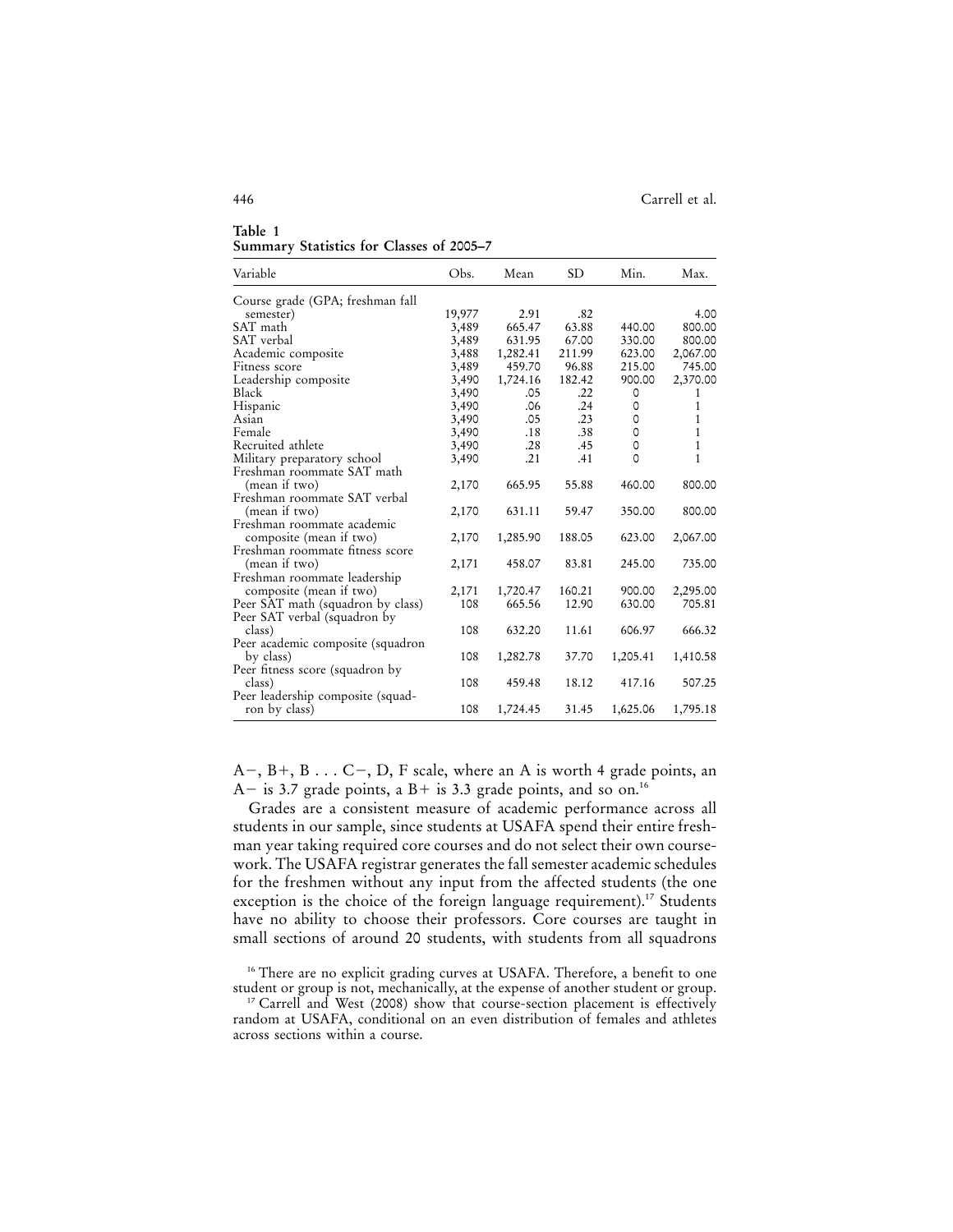mixed across classrooms. Faculty teaching the same course use an identical syllabus and give the same exams during a common testing period. Grades for each course by semester are determined on the same grading scale for all students in the course, regardless of instructor.18 These institutional characteristics ensure there is no self-selection of students into courses or toward certain professors.

Absence of self-selection into courses or professors allows us to rule out potential mechanisms driving our results. First, peers influencing the choice of courses, professors, or academic major cannot be responsible for our results. Second, because students from all squadrons are randomly mixed across classrooms, our results are not driven by classroom interactions or common shocks.19

# B. Are Peer Group and Freshman Roommate Assignments Truly Random?

Across the 3 years of our sample, there are 108 separate squadron peer groups with an average of 32.7 freshman students. To properly identify peer effects, there must be sufficient variation in the pretreatment characteristics across groups. Under pure random assignment, the standard deviation of each peer group attribute should be equal to the population standard deviation divided by the square root of 32.7. This is largely the case in our sample. For example, the standard deviation of peer-group SAT verbal score is 11.4, where the population standard deviation is 11.7  $(67.0/\sqrt{32.7})$ .

We were not able to find any official USAFA records for freshman roommate assignment. However, using a log of issuing and returning dorm room keys, we were able to successfully match approximately two-thirds of freshman students as roommates. We considered individuals as roommates if students were issued a key to the same room for a minimum of two overlapping months.

Of prime importance to our study is that students are not placed into squadrons or with (freshman) roommates based on pretreatment performance. For each graduating class, we test for randomness in the squadron and roommate assignments in table 2, which shows how individual pretreatment characteristics are correlated with roommate and squadron pretreatment characteristics (academic composite, SAT math, SAT verbal, fitness score, and leadership composite). Section A shows results with no

<sup>&</sup>lt;sup>18</sup> In some core courses, 5%-10% of the overall course grade is earned by professor- or section-specific quizzes and/or class participation.

<sup>&</sup>lt;sup>19</sup> Examples of common shocks could be a shared professor, questions raised in the classroom, or a barking dog outside the classroom. To completely rule out any of these possibilities, we include a course by section fixed effect in all of our empirical models.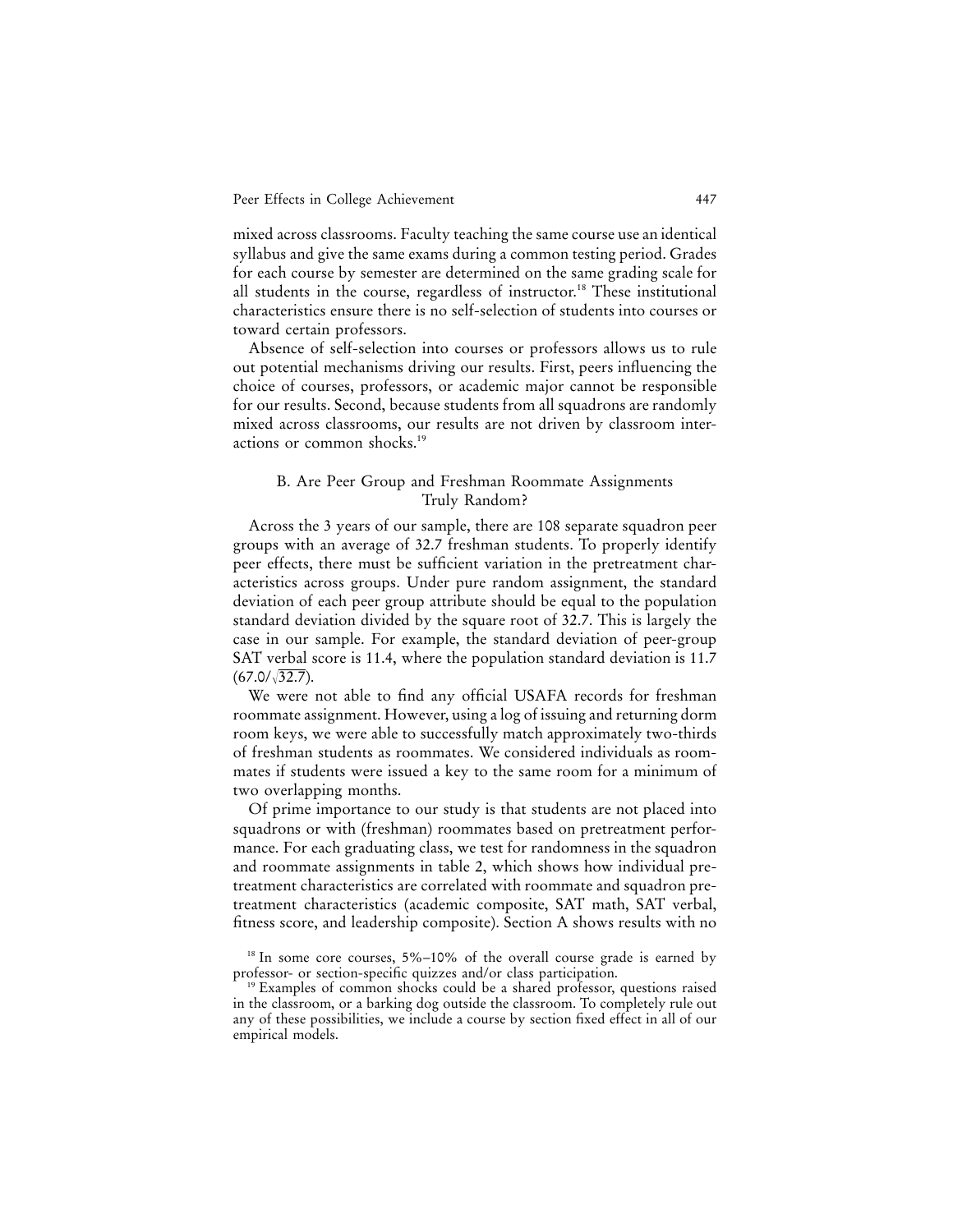|                     |                                                                               |                                                                                                                | $\sum_{i=1}^{n}$                                                                            |                                                                                      |                                                                           |                                                                                                                                                                                                                                                                                                                                                             |
|---------------------|-------------------------------------------------------------------------------|----------------------------------------------------------------------------------------------------------------|---------------------------------------------------------------------------------------------|--------------------------------------------------------------------------------------|---------------------------------------------------------------------------|-------------------------------------------------------------------------------------------------------------------------------------------------------------------------------------------------------------------------------------------------------------------------------------------------------------------------------------------------------------|
|                     |                                                                               | Section A: No Controls                                                                                         |                                                                                             |                                                                                      | Section B: With Randomization Controls                                    |                                                                                                                                                                                                                                                                                                                                                             |
| Class/Year          | Class of 2005                                                                 | Class of 2006                                                                                                  | Class of $2007$                                                                             | Class of 2005                                                                        | Class of 2006                                                             | Class of 2007                                                                                                                                                                                                                                                                                                                                               |
| Academic composite: |                                                                               |                                                                                                                |                                                                                             |                                                                                      |                                                                           |                                                                                                                                                                                                                                                                                                                                                             |
| Freshman roommate   |                                                                               |                                                                                                                |                                                                                             |                                                                                      |                                                                           |                                                                                                                                                                                                                                                                                                                                                             |
|                     | $-054$<br>$(057)$<br>$-116$<br>$-117$<br>$-117$<br>$-117$<br>$-117$<br>$-108$ | $\frac{13}{32}$<br>$\frac{13}{32}$<br>$\frac{17}{32}$<br>$\frac{17}{32}$<br>$\frac{17}{32}$<br>$\frac{17}{32}$ | $(369)$<br>$(369)$<br>$(38)$<br>$(38)$<br>$(40)$<br>$(50)$                                  | $-045$<br>$(053)$<br>$(303)$<br>$(303)$<br>$(1262)$                                  | $-0.35$<br>$-0.35$<br>$-0.55$<br>$-0.55$<br>$-0.55$<br>$-0.55$<br>$-0.55$ | $300$<br>$(0.02)$<br>$(1.24)$<br>$(0.36)$<br>$(0.36)$                                                                                                                                                                                                                                                                                                       |
| Freshman squadron   |                                                                               |                                                                                                                |                                                                                             |                                                                                      |                                                                           |                                                                                                                                                                                                                                                                                                                                                             |
|                     |                                                                               |                                                                                                                |                                                                                             |                                                                                      |                                                                           |                                                                                                                                                                                                                                                                                                                                                             |
| Sophomore squadron  |                                                                               |                                                                                                                |                                                                                             |                                                                                      |                                                                           |                                                                                                                                                                                                                                                                                                                                                             |
|                     |                                                                               |                                                                                                                |                                                                                             |                                                                                      |                                                                           |                                                                                                                                                                                                                                                                                                                                                             |
| SAT math:           |                                                                               |                                                                                                                |                                                                                             |                                                                                      |                                                                           |                                                                                                                                                                                                                                                                                                                                                             |
| Freshman roommate   |                                                                               |                                                                                                                |                                                                                             |                                                                                      | $-043$<br>$(059)$<br>$(318)$<br>$-183$<br>$-183$<br>$(293)$               |                                                                                                                                                                                                                                                                                                                                                             |
|                     |                                                                               |                                                                                                                |                                                                                             |                                                                                      |                                                                           |                                                                                                                                                                                                                                                                                                                                                             |
| Freshman squadron   |                                                                               |                                                                                                                |                                                                                             |                                                                                      |                                                                           |                                                                                                                                                                                                                                                                                                                                                             |
|                     | $(306, 306)$<br>$(354, 306)$<br>$(354, 306)$<br>$(306)$                       | $-034$<br>$(-070)$<br>$-0.55$<br>$-3.99$<br>$-3.19$<br>$-3.19$                                                 | $\begin{array}{c} (56)\\ (0.69)\\ (3.33)\\ (3.55)\\ (3.32)\\ (3.33)\\ (2.81)\\ \end{array}$ | $\begin{array}{c} 082 \\ (051) \\ (328*** \\ (120) \\ (152) \\ (155) \\ \end{array}$ |                                                                           | $\begin{array}{c} 060 \\[-4pt] 061 \\[-4pt] 041 \\[-4pt] -142 \\[-4pt] -143 \\[-4pt] -144 \\[-4pt] -144 \\[-4pt] -144 \\[-4pt] -144 \\[-4pt] -144 \\[-4pt] -144 \\[-4pt] -144 \\[-4pt] -144 \\[-4pt] -144 \\[-4pt] -144 \\[-4pt] -144 \\[-4pt] -144 \\[-4pt] -144 \\[-4pt] -144 \\[-4pt] -144 \\[-4pt] -144 \\[-4pt] -144 \\[-4pt] -144 \\[-4pt] -144 \\[-$ |
| Sophomore squadron  |                                                                               |                                                                                                                |                                                                                             |                                                                                      |                                                                           |                                                                                                                                                                                                                                                                                                                                                             |
|                     |                                                                               |                                                                                                                |                                                                                             |                                                                                      |                                                                           |                                                                                                                                                                                                                                                                                                                                                             |
| SAT verbal:         |                                                                               |                                                                                                                |                                                                                             |                                                                                      |                                                                           |                                                                                                                                                                                                                                                                                                                                                             |
| Freshman roommate   |                                                                               |                                                                                                                |                                                                                             |                                                                                      |                                                                           |                                                                                                                                                                                                                                                                                                                                                             |
|                     |                                                                               |                                                                                                                |                                                                                             |                                                                                      |                                                                           |                                                                                                                                                                                                                                                                                                                                                             |
| Freshman squadron   |                                                                               |                                                                                                                |                                                                                             |                                                                                      |                                                                           |                                                                                                                                                                                                                                                                                                                                                             |
|                     |                                                                               |                                                                                                                |                                                                                             |                                                                                      |                                                                           |                                                                                                                                                                                                                                                                                                                                                             |
| Sophomore squadron  |                                                                               |                                                                                                                | $-032$<br>$-0.80$<br>$-0.55$<br>$-0.712$<br>$-0.449$<br>$-0.449$                            |                                                                                      | - 359<br>059<br>059<br>069                                                |                                                                                                                                                                                                                                                                                                                                                             |
|                     | $-107$<br>$(-363)$<br>$-148$<br>$(-365)$<br>$-1007$<br>$-1007$<br>$-1009$     |                                                                                                                |                                                                                             | $-050$<br>$(052)$<br>$(219)$<br>$(219)$<br>$(238)$                                   |                                                                           | $-030$<br>$(069)$<br>$-356$<br>$(311)$<br>$-507$<br>$(377)$                                                                                                                                                                                                                                                                                                 |

Table 2<br>Own Pretreatment Characteristics Regressed on Peer Pretreatment Characteristics **Own Pretreatment Characteristics Regressed on Peer Pretreatment Characteristics**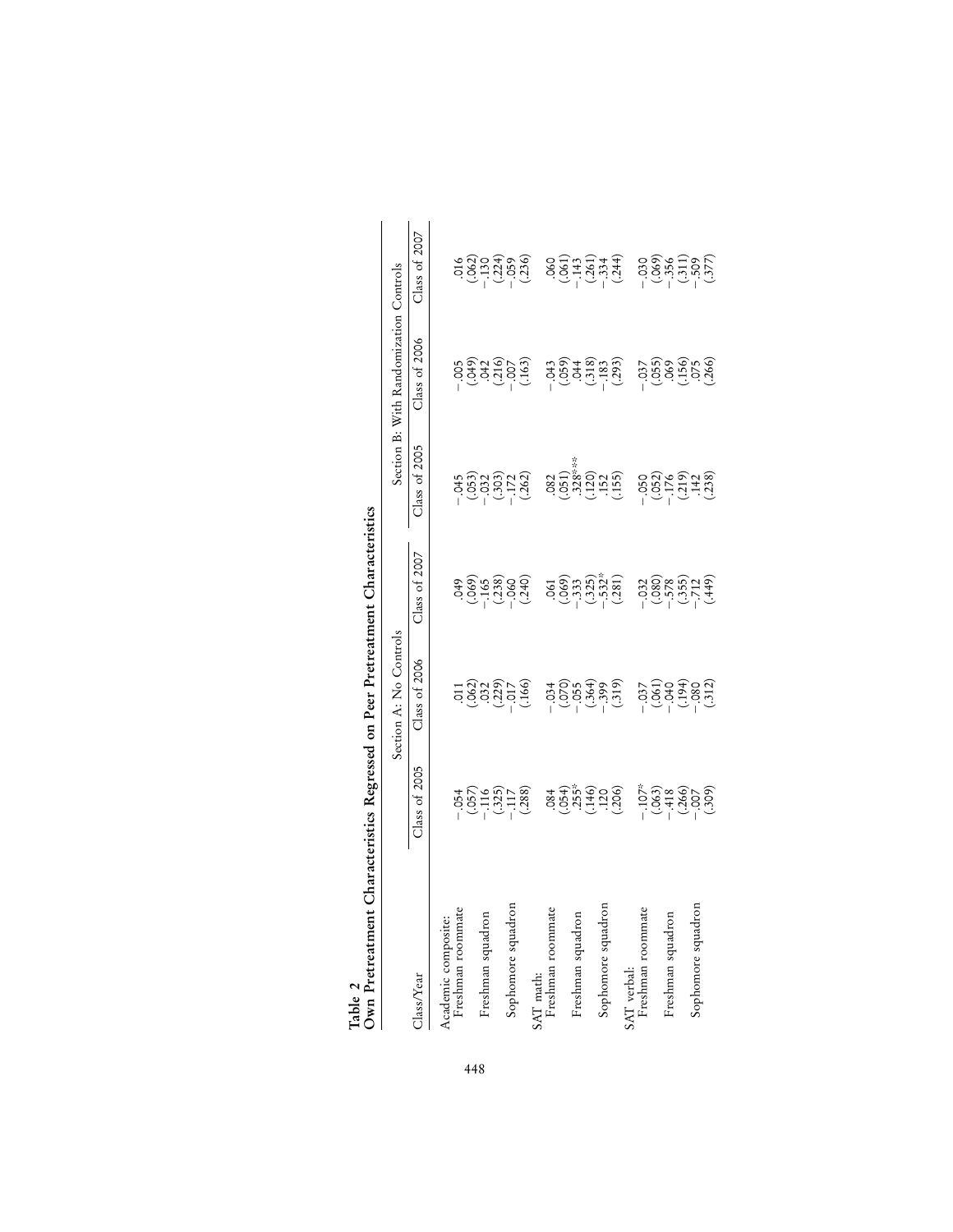| Freshman roommate |                                                                                                                                                                                                                                                                                                                                                                                                                                                                                                                                                                                                                                                                                                                                       |                                                                                                                                                                                                                                                                |                                                                        |                                                                                                                                                                                                                                                                                                                    |                                                                    |                                                                |
|-------------------|---------------------------------------------------------------------------------------------------------------------------------------------------------------------------------------------------------------------------------------------------------------------------------------------------------------------------------------------------------------------------------------------------------------------------------------------------------------------------------------------------------------------------------------------------------------------------------------------------------------------------------------------------------------------------------------------------------------------------------------|----------------------------------------------------------------------------------------------------------------------------------------------------------------------------------------------------------------------------------------------------------------|------------------------------------------------------------------------|--------------------------------------------------------------------------------------------------------------------------------------------------------------------------------------------------------------------------------------------------------------------------------------------------------------------|--------------------------------------------------------------------|----------------------------------------------------------------|
|                   |                                                                                                                                                                                                                                                                                                                                                                                                                                                                                                                                                                                                                                                                                                                                       |                                                                                                                                                                                                                                                                |                                                                        |                                                                                                                                                                                                                                                                                                                    |                                                                    |                                                                |
| squadrou-         |                                                                                                                                                                                                                                                                                                                                                                                                                                                                                                                                                                                                                                                                                                                                       |                                                                                                                                                                                                                                                                |                                                                        |                                                                                                                                                                                                                                                                                                                    |                                                                    |                                                                |
|                   |                                                                                                                                                                                                                                                                                                                                                                                                                                                                                                                                                                                                                                                                                                                                       |                                                                                                                                                                                                                                                                |                                                                        |                                                                                                                                                                                                                                                                                                                    |                                                                    |                                                                |
|                   |                                                                                                                                                                                                                                                                                                                                                                                                                                                                                                                                                                                                                                                                                                                                       |                                                                                                                                                                                                                                                                |                                                                        |                                                                                                                                                                                                                                                                                                                    |                                                                    |                                                                |
|                   | $(14)$<br>$(057)$<br>$(057)$<br>$(057)$<br>$(057)$<br>$(057)$                                                                                                                                                                                                                                                                                                                                                                                                                                                                                                                                                                                                                                                                         | $\begin{array}{c} 6,0.00000\\ 0.00000\\ 0.00000\\ 0.00000\\ 0.00000\\ 0.00000\\ 0.00000\\ 0.00000\\ 0.00000\\ 0.00000\\ 0.00000\\ 0.00000\\ 0.00000\\ 0.00000\\ 0.00000\\ 0.00000\\ 0.00000\\ 0.00000\\ 0.00000\\ 0.00000\\ 0.00000\\ 0.00000\\ 0.00000\\ 0.0$ | $1053 + 710$<br>$-0.053 + 710$<br>$-1.00$<br>$-1.00$<br>$-1.00$        | $33.8$<br>$3.6$<br>$3.6$<br>$3.8$<br>$3.8$<br>$3.8$<br>$3.8$<br>$3.8$                                                                                                                                                                                                                                              | $3339.273$<br>$339.7373$<br>$359.737$                              |                                                                |
|                   |                                                                                                                                                                                                                                                                                                                                                                                                                                                                                                                                                                                                                                                                                                                                       |                                                                                                                                                                                                                                                                |                                                                        |                                                                                                                                                                                                                                                                                                                    |                                                                    |                                                                |
| Freshman roommat  |                                                                                                                                                                                                                                                                                                                                                                                                                                                                                                                                                                                                                                                                                                                                       |                                                                                                                                                                                                                                                                |                                                                        |                                                                                                                                                                                                                                                                                                                    |                                                                    |                                                                |
|                   |                                                                                                                                                                                                                                                                                                                                                                                                                                                                                                                                                                                                                                                                                                                                       |                                                                                                                                                                                                                                                                |                                                                        | $\begin{smallmatrix} 5 & 8 & 8 & 8 \ 5 & 3 & 6 & 8 \ 5 & 6 & 6 & 8 \ 1 & 6 & 6 & 8 \ 1 & 6 & 6 & 8 \ 1 & 6 & 6 & 8 \ 1 & 6 & 6 & 8 \ 1 & 6 & 6 & 8 \ 1 & 6 & 6 & 8 \ 1 & 6 & 6 & 8 \ 1 & 6 & 6 & 8 \ 1 & 6 & 6 & 8 \ 1 & 6 & 6 & 8 \ 1 & 6 & 6 & 8 \ 1 & 6 & 6 & 8 \ 1 & 6 & 6 & 8 \ 1 & 6 & 6 & 8 \ 1 & 6 & 8 & $ |                                                                    |                                                                |
| squadron          |                                                                                                                                                                                                                                                                                                                                                                                                                                                                                                                                                                                                                                                                                                                                       |                                                                                                                                                                                                                                                                |                                                                        |                                                                                                                                                                                                                                                                                                                    |                                                                    |                                                                |
|                   |                                                                                                                                                                                                                                                                                                                                                                                                                                                                                                                                                                                                                                                                                                                                       |                                                                                                                                                                                                                                                                |                                                                        |                                                                                                                                                                                                                                                                                                                    |                                                                    |                                                                |
|                   |                                                                                                                                                                                                                                                                                                                                                                                                                                                                                                                                                                                                                                                                                                                                       |                                                                                                                                                                                                                                                                |                                                                        |                                                                                                                                                                                                                                                                                                                    |                                                                    |                                                                |
|                   | $\begin{array}{c}\n\bullet \circ \circ \\ \bullet \circ \circ \\ \bullet \circ \circ \\ \bullet \circ \circ \\ \bullet \circ \circ \\ \bullet \circ \circ \\ \bullet \circ \circ \\ \bullet \circ \circ \\ \bullet \circ \circ \\ \bullet \circ \circ \\ \bullet \circ \circ \\ \bullet \circ \circ \\ \bullet \circ \circ \\ \bullet \circ \circ \\ \bullet \circ \circ \\ \bullet \circ \circ \\ \bullet \circ \circ \\ \bullet \circ \circ \\ \bullet \circ \circ \\ \bullet \circ \circ \circ \\ \bullet \circ \circ \circ \\ \bullet \circ \circ \circ \\ \bullet \circ \circ \circ \\ \bullet \circ \circ \circ \circ \\ \bullet \circ \circ \circ \circ \\ \bullet \circ \circ \circ \circ \circ \\ \bullet \circ \circ \circ$ | $302$<br>$300$<br>$300$<br>$300$<br>$300$<br>$300$<br>$300$<br>$300$<br>$300$                                                                                                                                                                                  | $138**$<br>$(057)$<br>$-213$<br>$(267)$<br>$-289$<br>$(268)$<br>$-289$ | (211)                                                                                                                                                                                                                                                                                                              | $-339$<br>$-345$<br>$-391$<br>$-391$<br>$-375$<br>$-375$<br>$-375$ | $(355)$<br>$(355)$<br>$(357)$<br>$(334)$<br>$(234)$<br>$(258)$ |

Leadership composite:

Leadership composite:

Norr.—Each coefficient represents a separate ression in which the trainividual (pretreateristic is in paracteristic on the peer characteristic. Scrambling<br>include indicators for female, black, Hispanic, athlete, and prepar Note.—Each coefficient represents a separate regression in which the individual (pretreatment) characteristic is regressed on the peer characteristic. Scrambling controls include indicators for female, black, Hispanic, athlete, and preparatory school. Robust standard errors in parentheses are clustered by class by squadron for the squadronlevel regressions. For individuals with two roommates, the explanatory variables represent the average of the two roommates. For the squadron specifications, the explanatory variables are the average of all classmates in the squadron.

\* Significant at the .10 level.

\*\* Significant at the .05 level. \*\*\* Significant at the .01 level.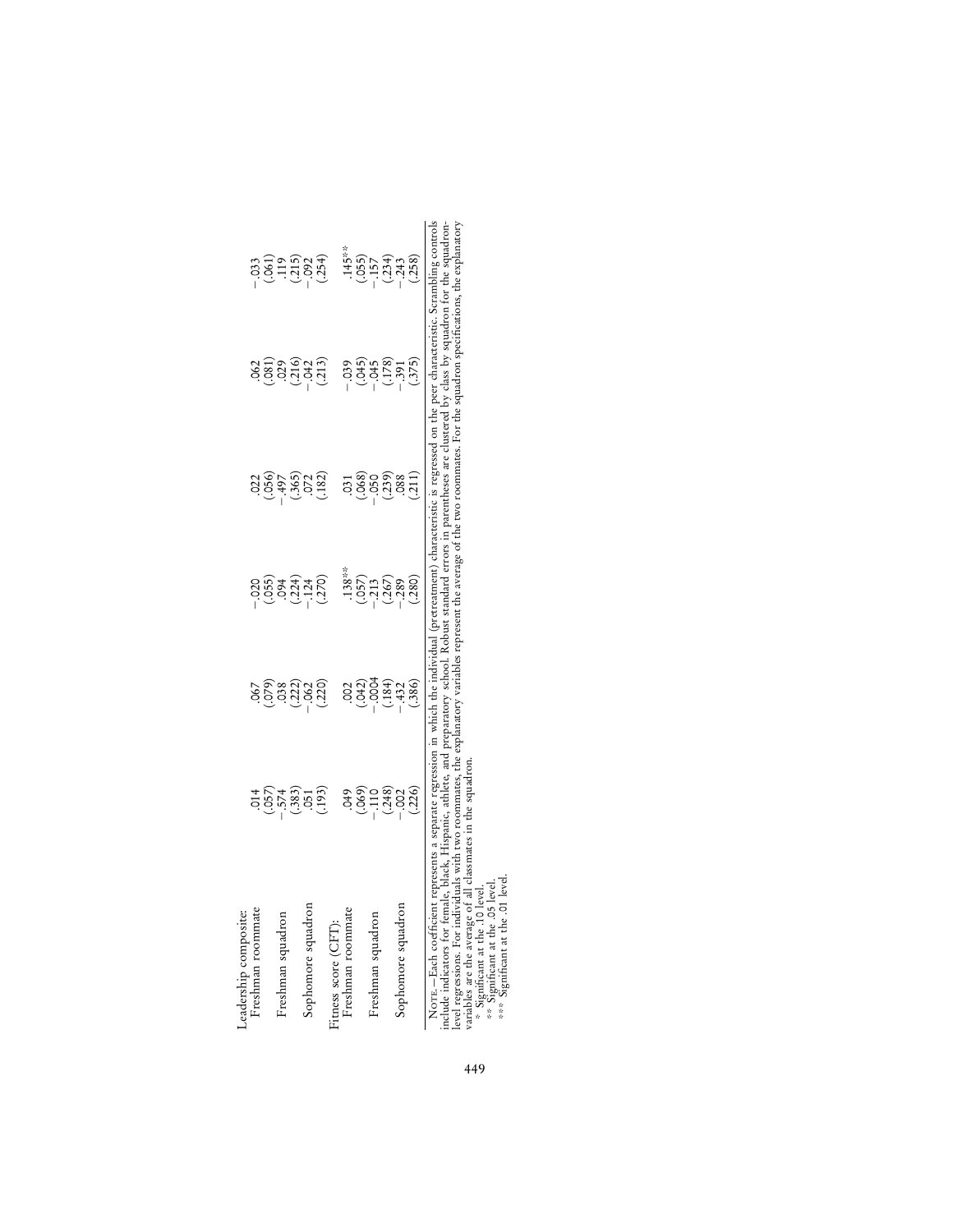controls, while section B includes randomization control indicators for female, black, Hispanic, athlete, and preparatory school.<sup>20</sup> Results indicate little evidence of systematic correlation across peer groups in the data. Of the 90 estimated coefficients, only six are statistically significant at the .10 level.<sup>21</sup>

# **V. Methods and Results**

We first analyze peer effects using a reduced form linear-in-means model, where we regress individual outcomes on roommate and peer pretreatment characteristics.

Specifically, we estimate the following equation for academic performance:

$$
G_{\scriptscriptstyle i\scriptscriptstyle s\scriptscriptstyle ct} = \phi_{\scriptscriptstyle 0} + \phi_{\scriptscriptstyle 1} X_{\scriptscriptstyle i\scriptscriptstyle st}^r + \phi_{\scriptscriptstyle 2} \frac{\sum_{k \neq i} X_{\scriptscriptstyle k\scriptscriptstyle s\scriptscriptstyle t}}{n_{\scriptscriptstyle s\scriptscriptstyle t}-1} + \beta X_{\scriptscriptstyle i\scriptscriptstyle s\scriptscriptstyle t} + \gamma_{\scriptscriptstyle ct} + \varepsilon_{\scriptscriptstyle i\scriptscriptstyle s\scriptscriptstyle ct},\tag{1}
$$

where  $G_{\text{i}sc}$  is the freshman fall semester course grade for individual  $i$ in squadron *s*, in course-section *c*, and in semester-year *t*;  $X_{ist}^r$  are the pretreatment characteristics of individual *i*'s roommate,<sup>22</sup> and  $\sum_{k \neq i} X_{kst}/n_{st} - 1$  are the average pretreatment characteristics of all other peers in squadron *s*, except individual *i*. The term  $X_{ist}$  is a vector of individual *i*'s specific (pretreatment) characteristics, including SAT math, SAT verbal, academic composite, fitness score, leadership composite, race/ ethnicity, gender, recruited athlete status, and whether they attended a military preparatory school. The term  $\gamma_{ct}$  is course section by semesteryear fixed effects, which controls for unobserved mean differences in academic achievement across courses, sections within courses, and time;  $\varepsilon_{\text{i} sct}$  is the error term. Given the potential for error correlation across individuals within a given squadron and class, we correct all standard errors to reflect clustering at the squadron by class level.

<sup>20</sup> As suggested by Guryan, Kroft, and Notowidigdo (2007), in table 2, section B, we also control for the average characteristics of possible peers in the roommate specifications to correct for a mechanical negative bias.

<sup>21</sup> Nine coefficients should be found significant at the .10 level with random sampling.

<sup>22</sup> Twenty-nine percent of our sample was assigned to rooms with three students. For these students, the average pretreatment characteristics of their two roommates are used as explanatory variables. We imputed missing roommate pretreatment data using the mean of each variable in squadron *s*, and all regressions include a dummy variable for missing roommates. As an alternative, we imputed missing roommate data using the mean of students in squadron *s* for whom we could not identify a roommate using the key log. Using this alternative specification, estimated coefficients varied by less than .001. Estimated coefficients are qualitatively similar when dropping students with missing roommates from the sample.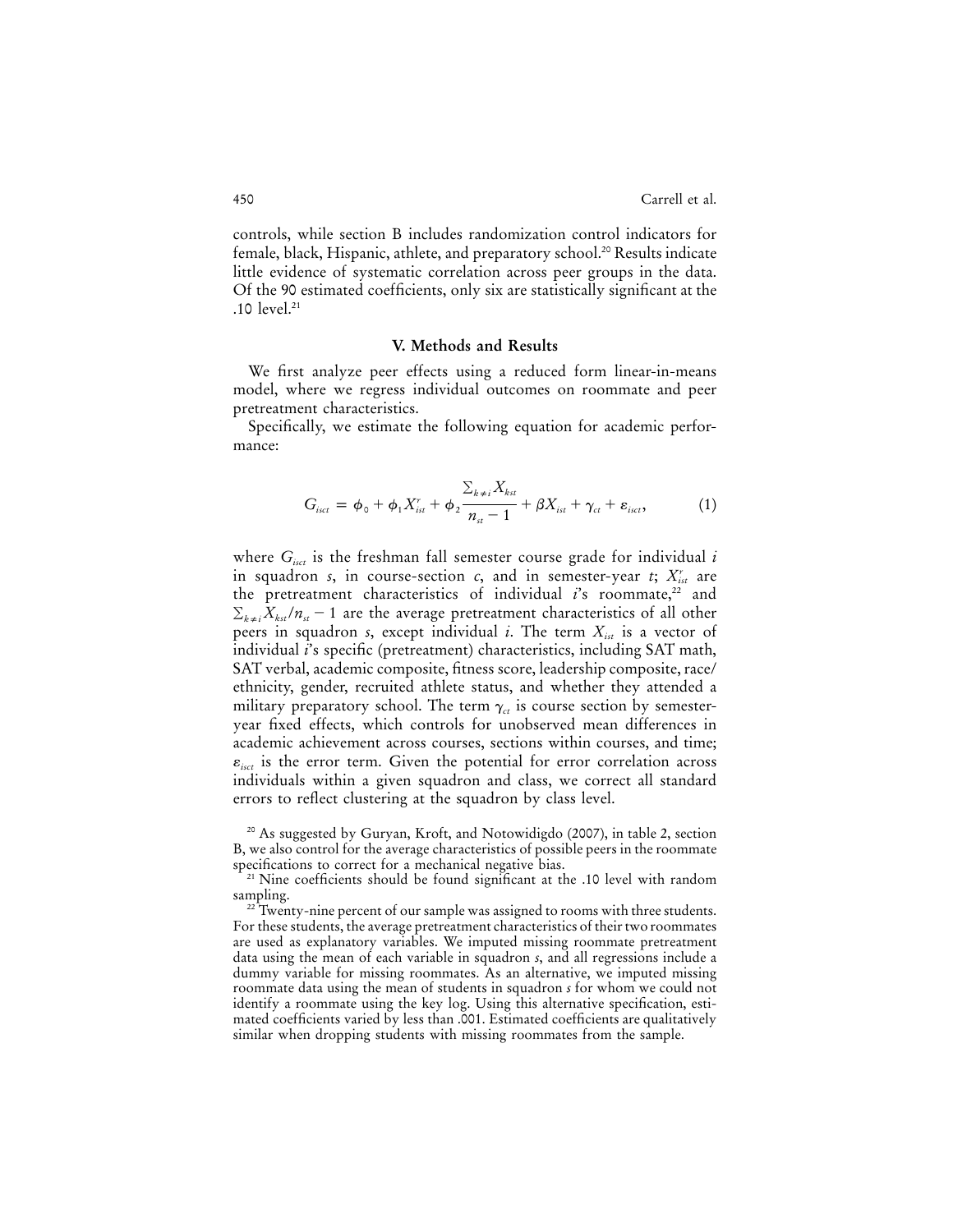Peer Effects in College Achievement 451

#### A. Main Results

We estimate various specifications of equation (1) using ordinary least squares for freshman academic performance, with results shown in table 3.<sup>23</sup> For specification 1, we estimate the peer influence at the roommate level using the full array of roommate-level academic, athletic, and leadership pretreatment measures,<sup>24</sup> which we find jointly insignificant. Own SAT verbal (.089), SAT math (.230), academic composite (.110), and fitness score (.052) are all positive and highly significant. The own leadership composite is positive and statistically insignificant.

For specification 2, we estimate the model using the average pretreatment characteristics of individual *i*'s peers (other freshmen) in squadron *s*. Of the five peer variables estimated, two coefficients are statistically significant, peer SAT verbal (.338) and peer fitness score (.153). Compared to previous studies, the magnitude of peer SAT verbal is quite large. Similar to Zimmerman (2003), the reduced form academic peer effect appears to be driven through SAT verbal scores versus other academic pretreatment measures.

Next, we estimate specification 3 using the average pretreatment characteristics of the three upper classes in the squadron to measure the effects from the upperclassmen within the squadron. Of the 15 upper class variables estimated, the sophomore class SAT verbal (.227) and junior class fitness score (.150) and leadership composite (.049) are individually significant. All 15 variables are jointly significant at the .01 level. This result implies that the characteristics of upperclassmen, as a whole, play an important role in freshman academic performance.

In specification 4 we estimate the model using all peer and upper class pretreatment characteristics. The model shows that both the peer and upper class pretreatment characteristics are jointly significant at the .01 level. In specification 5, we estimate the model using all pretreatment characteristics for roommates, peers, and upperclassmen. In total, we estimate 25 different effects, with five each for roommate(s), peers, sophomores, juniors, and seniors within the squadron. Overall, there are five positive and statistically significant coefficients: (1) roommate leadership composite (.011), (2) peer SAT verbal (.416), (3) peer fitness score (.166), (4) sophomore class SAT verbal (.259), and (5) junior class leadership composite (.068). All 25 estimated coefficients are jointly significant at the .01 level (*F*-statistic *p*-value = .0003).

Finally, in specification 6, we estimate a restricted model excluding peer SAT math, academic composite, and leadership composite due to their

<sup>&</sup>lt;sup>23</sup> SAT scores, academic composite, leadership composite, and fitness scores are divided by 100 prior to estimation.

<sup>&</sup>lt;sup>24</sup> For students who only have a reported ACT score, we converted the ACT scores to SAT scores using conversions from the College Board (Dorans 1999).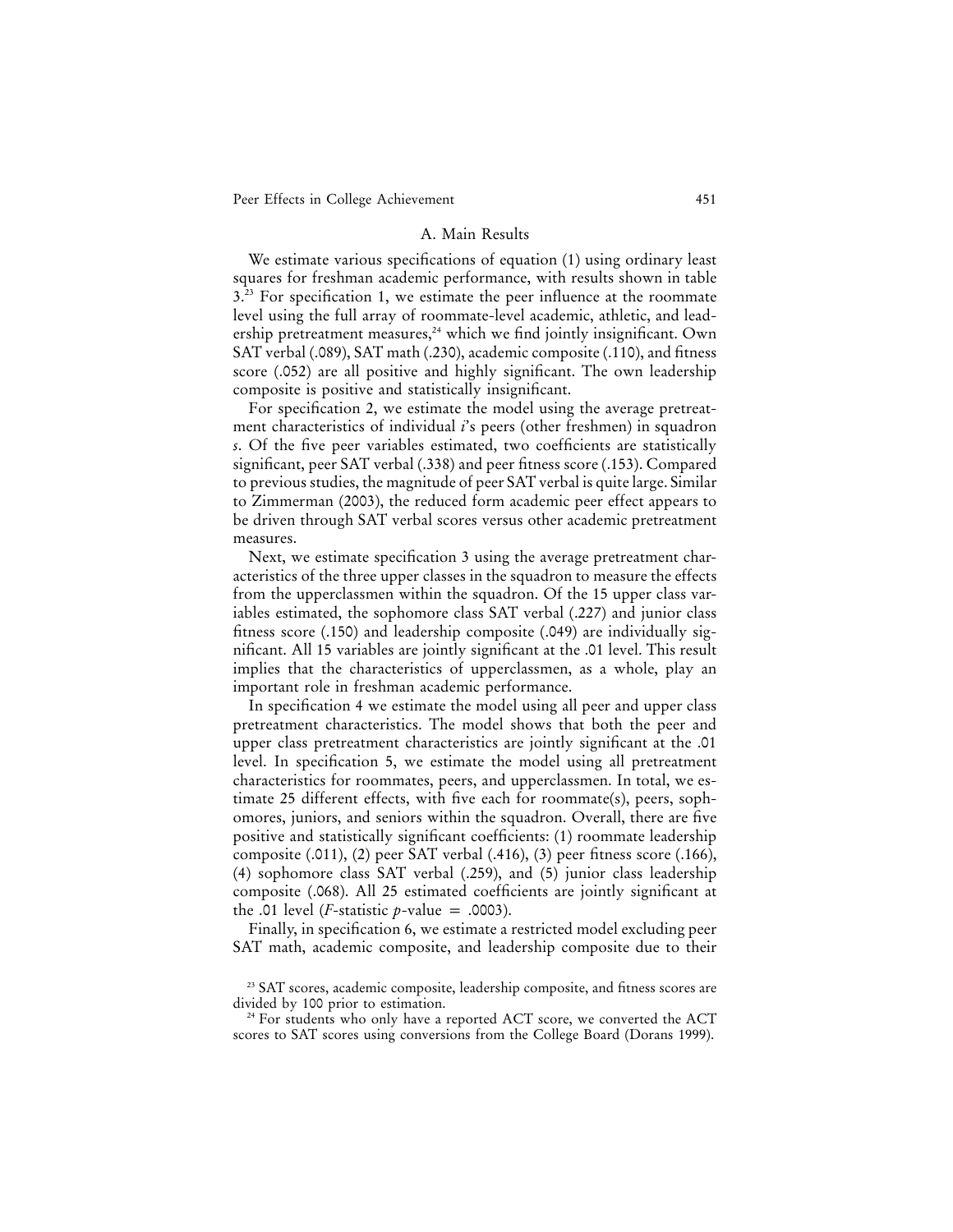| Freshman Reduced Form Peer Effects                 |                 |                    |                                        |                                                   |                                                              |                                        |
|----------------------------------------------------|-----------------|--------------------|----------------------------------------|---------------------------------------------------|--------------------------------------------------------------|----------------------------------------|
| Variable                                           | $\widehat{\Xi}$ | $\widehat{c}$      | $\binom{3}{2}$                         | $\left( 1\right)$                                 | $\widehat{c}$                                                | $\mathcal{E}$                          |
| Roommate SAT verbal                                |                 |                    |                                        |                                                   | $\overline{5}$                                               |                                        |
| Roommate SAT math                                  |                 |                    |                                        |                                                   |                                                              |                                        |
| Roommate academic composite                        |                 |                    |                                        |                                                   |                                                              |                                        |
| Roommate fitness score                             |                 |                    |                                        |                                                   |                                                              |                                        |
| Roommate leadership composite                      |                 |                    |                                        |                                                   |                                                              |                                        |
| Peer SAT verbal (other freshmen in<br>squadron)    |                 | (107)              |                                        | $.412***$                                         | .416***<br>(.103)                                            | $.382***$<br>(.112)                    |
| Peer SAT math (other freshmen in                   |                 |                    |                                        | (.107)                                            |                                                              |                                        |
| squadron)                                          |                 | (119)              |                                        | $(960') -$                                        | $-0.092$<br>(.106)                                           |                                        |
| Peer academic composite (other freshmen in         |                 |                    |                                        |                                                   |                                                              |                                        |
| squadron)                                          |                 | $-0.018$<br>(.032) |                                        | $-023$<br>(.031)                                  | $-024$<br>(.029)                                             |                                        |
| Peer fitness score (other freshmen in<br>squadron) |                 | $.153**$<br>(.064) |                                        | $.182***$<br>(.067)                               | $.166***$<br>(.060)                                          | $.145***$<br>(.065)                    |
| Peer leadership composite (other freshmen          |                 |                    |                                        |                                                   |                                                              |                                        |
| in squadron)                                       |                 | (341)              |                                        |                                                   |                                                              |                                        |
| Sophomore class SAT verbal                         |                 |                    |                                        |                                                   |                                                              |                                        |
|                                                    |                 |                    |                                        |                                                   |                                                              |                                        |
| Sophomore class SAT math                           |                 |                    | $.227$ *<br>(.131)<br>(.133)<br>(.129) | $33.28$<br>$33.42$<br>$35.8$<br>$37.52$<br>$38.3$ | $(34)$<br>$(334)$<br>$(45)$<br>$(115)$<br>$(128)$<br>$(128)$ | $265***$<br>(.117)<br>(.129)<br>(.129) |

 $\widetilde{\mathfrak{t}}$ - 6 Г,  $\overline{\phantom{a}}$ **Table 3**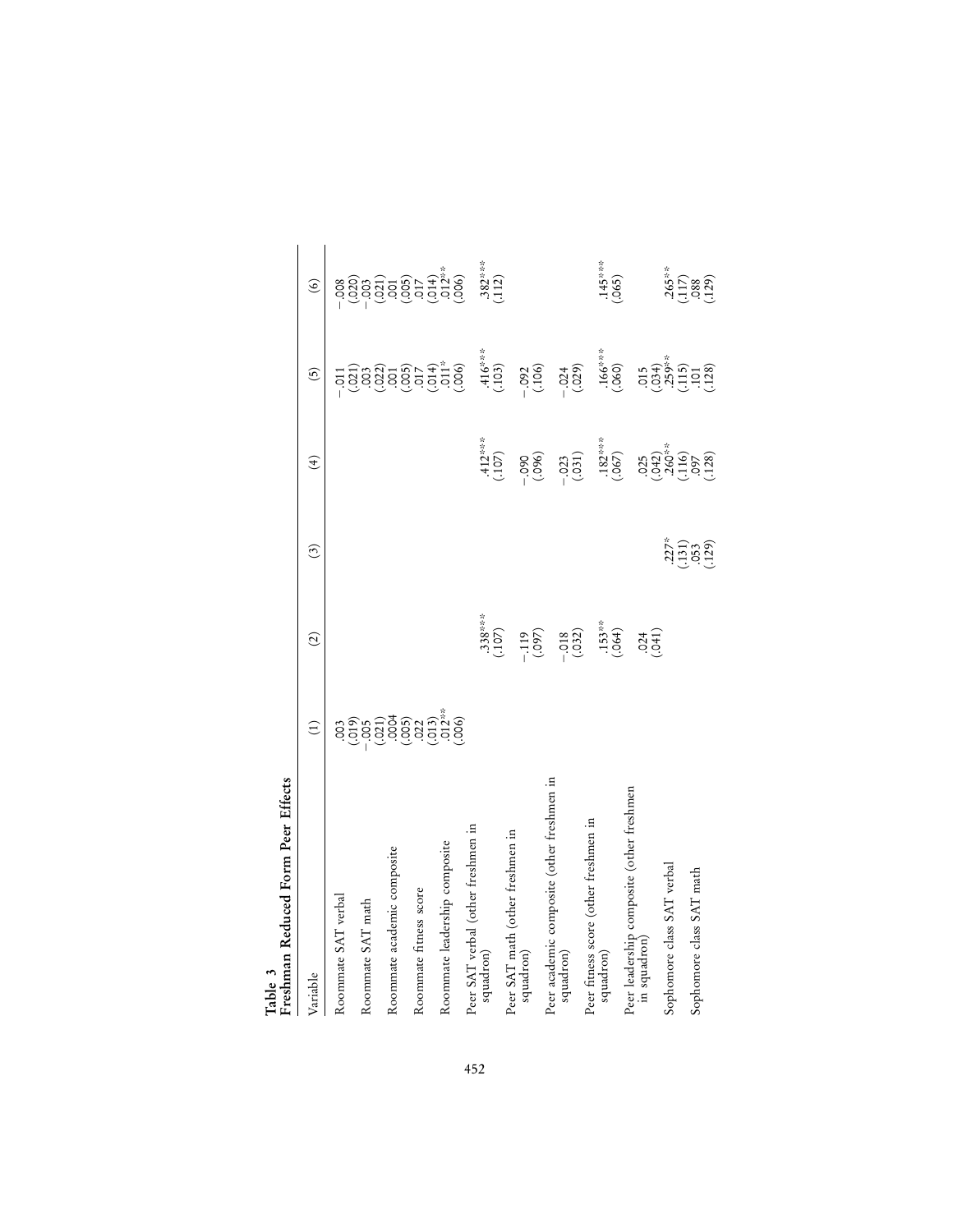| Sophomore class academic composite   |                                                                                                                                                    |  |  | $\frac{1}{2} \sum_{i=1}^{3} \sum_{j=1}^{3} \sum_{j=1}^{3} \sum_{j=1}^{3} \sum_{j=1}^{3} \sum_{j=1}^{3} \sum_{j=1}^{3} \sum_{j=1}^{3} \sum_{j=1}^{3} \sum_{j=1}^{3} \sum_{j=1}^{3} \sum_{j=1}^{3} \sum_{j=1}^{3} \sum_{j=1}^{3} \sum_{j=1}^{3} \sum_{j=1}^{3} \sum_{j=1}^{3} \sum_{j=1}^{3} \sum_{j=1}^{3} \sum_{j=1}^{3} \sum_{j=1}^{3} \sum_{$ |
|--------------------------------------|----------------------------------------------------------------------------------------------------------------------------------------------------|--|--|-------------------------------------------------------------------------------------------------------------------------------------------------------------------------------------------------------------------------------------------------------------------------------------------------------------------------------------------------|
|                                      |                                                                                                                                                    |  |  |                                                                                                                                                                                                                                                                                                                                                 |
| Sophomore class fitness score        |                                                                                                                                                    |  |  |                                                                                                                                                                                                                                                                                                                                                 |
| Sophomore class leadership composite |                                                                                                                                                    |  |  |                                                                                                                                                                                                                                                                                                                                                 |
|                                      |                                                                                                                                                    |  |  |                                                                                                                                                                                                                                                                                                                                                 |
| Junior class SAT verbal              |                                                                                                                                                    |  |  |                                                                                                                                                                                                                                                                                                                                                 |
| Junior class SAT math                |                                                                                                                                                    |  |  |                                                                                                                                                                                                                                                                                                                                                 |
|                                      |                                                                                                                                                    |  |  |                                                                                                                                                                                                                                                                                                                                                 |
| Junior class academic composite      |                                                                                                                                                    |  |  |                                                                                                                                                                                                                                                                                                                                                 |
| Junior class fitness score           |                                                                                                                                                    |  |  |                                                                                                                                                                                                                                                                                                                                                 |
| Junior class leadership composite    |                                                                                                                                                    |  |  |                                                                                                                                                                                                                                                                                                                                                 |
| Senior class SAT verbal              |                                                                                                                                                    |  |  |                                                                                                                                                                                                                                                                                                                                                 |
|                                      |                                                                                                                                                    |  |  |                                                                                                                                                                                                                                                                                                                                                 |
| Senior class SAT math                |                                                                                                                                                    |  |  |                                                                                                                                                                                                                                                                                                                                                 |
| Senior class academic composite      |                                                                                                                                                    |  |  |                                                                                                                                                                                                                                                                                                                                                 |
|                                      |                                                                                                                                                    |  |  |                                                                                                                                                                                                                                                                                                                                                 |
| Senior class fitness score           |                                                                                                                                                    |  |  |                                                                                                                                                                                                                                                                                                                                                 |
| Senior class leadership composite    |                                                                                                                                                    |  |  |                                                                                                                                                                                                                                                                                                                                                 |
|                                      |                                                                                                                                                    |  |  |                                                                                                                                                                                                                                                                                                                                                 |
| SAT verbal (own)                     |                                                                                                                                                    |  |  |                                                                                                                                                                                                                                                                                                                                                 |
| SAT math (own)                       | $(38)$<br>$(35)$<br>$(35)$<br>$(35)$<br>$(35)$<br>$(35)$<br>$(35)$<br>$(35)$<br>$(35)$<br>$(35)$<br>$(35)$<br>$(35)$<br>$(35)$<br>$(35)$<br>$(35)$ |  |  |                                                                                                                                                                                                                                                                                                                                                 |
|                                      |                                                                                                                                                    |  |  |                                                                                                                                                                                                                                                                                                                                                 |
| Academic composite (own)             |                                                                                                                                                    |  |  |                                                                                                                                                                                                                                                                                                                                                 |
|                                      |                                                                                                                                                    |  |  |                                                                                                                                                                                                                                                                                                                                                 |
| Fitness score (own)                  |                                                                                                                                                    |  |  |                                                                                                                                                                                                                                                                                                                                                 |
| Leadership composite (own)           |                                                                                                                                                    |  |  |                                                                                                                                                                                                                                                                                                                                                 |
|                                      |                                                                                                                                                    |  |  |                                                                                                                                                                                                                                                                                                                                                 |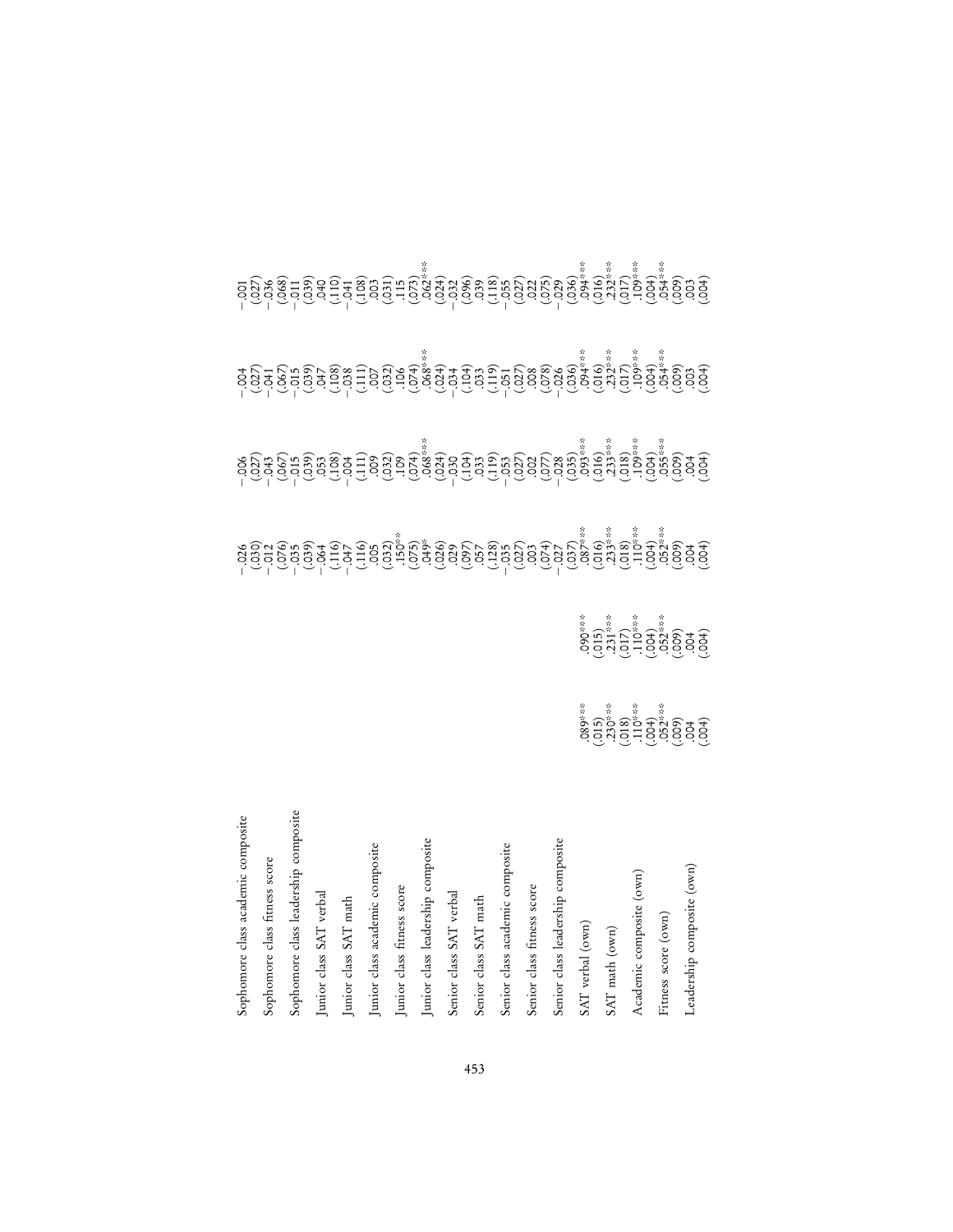| Variable                                                                                                |                                |                                |                                | $\left( 4\right)$              | $\widehat{\mathbf{e}}$         | $\odot$                 |
|---------------------------------------------------------------------------------------------------------|--------------------------------|--------------------------------|--------------------------------|--------------------------------|--------------------------------|-------------------------|
| Observations                                                                                            | 19,966                         | 19,966                         | 19,966                         | 19,966                         | 19,966                         | 19,966                  |
|                                                                                                         | 3468                           | 3478                           | .3482                          | 3504                           | 3509                           | .3507                   |
| F-statistic p-value (5, 107): roommate<br>variables                                                     | 167                            |                                |                                |                                |                                |                         |
|                                                                                                         |                                | 021                            |                                | $\overline{5}$                 | 329                            | $\frac{5}{2}$           |
| F-statistic p-value (5, 107): peer variables<br>F-statistic p-value (15, 107): upper class<br>variables |                                |                                | 006                            | ig                             | S                              |                         |
| $F\text{-statistic }p\text{-value}$ (20, 107): peer and upper class variables                           |                                |                                |                                |                                |                                |                         |
|                                                                                                         |                                |                                |                                | ទី                             | S                              | .0004                   |
| F-statistic p-value (25, 107): roommate, peer,                                                          |                                |                                |                                |                                |                                |                         |
| and upper class                                                                                         |                                |                                |                                |                                | 3000.                          | LOOO.                   |
| Control variables                                                                                       | Course-by-                     | Course-by-                     | Course-by-<br>section fixed    | Course-by-                     | -ourse-by-                     | Course-by               |
|                                                                                                         | section fixed                  | section fixed                  |                                | section fixed                  | section fixed                  | section f               |
|                                                                                                         | effects, year<br>fixed effects | effects, year<br>fixed effects | effects, year<br>fixed effects | effects, year<br>fixed effects | effects, year<br>fixed effects | effects, y<br>fixed eff |
|                                                                                                         |                                |                                |                                |                                |                                |                         |

19,966<br>3507

# Table 3 (Continued) **Table 3 (***Continued***)**

NorE.—The dependent variable in each specification is the course grade in the freshman fall semester. Each observation is weighted by the number of course credit<br>hours. Missing roommate pretreatment data were imputed using Note.—The dependent variable in each specification is the course grade in the freshman fall semester. Each observation is weighted by the number of course credit hours. Missing roommate pretreatment data were imputed using the cohort mean of each variable. Robust standard errors in parentheses are clustered by class by squadron. All specifications include individual-level controls for students who are black, Hispanic, Asian, female, recruited athlete, attended a preparatory school, and missing roommate data.

Course-by-effects, year section fixed fixed effects

\* Significant at the .10 level.

\*\* Significant at the .05 level.

\*\*\* Significant at the .01 level.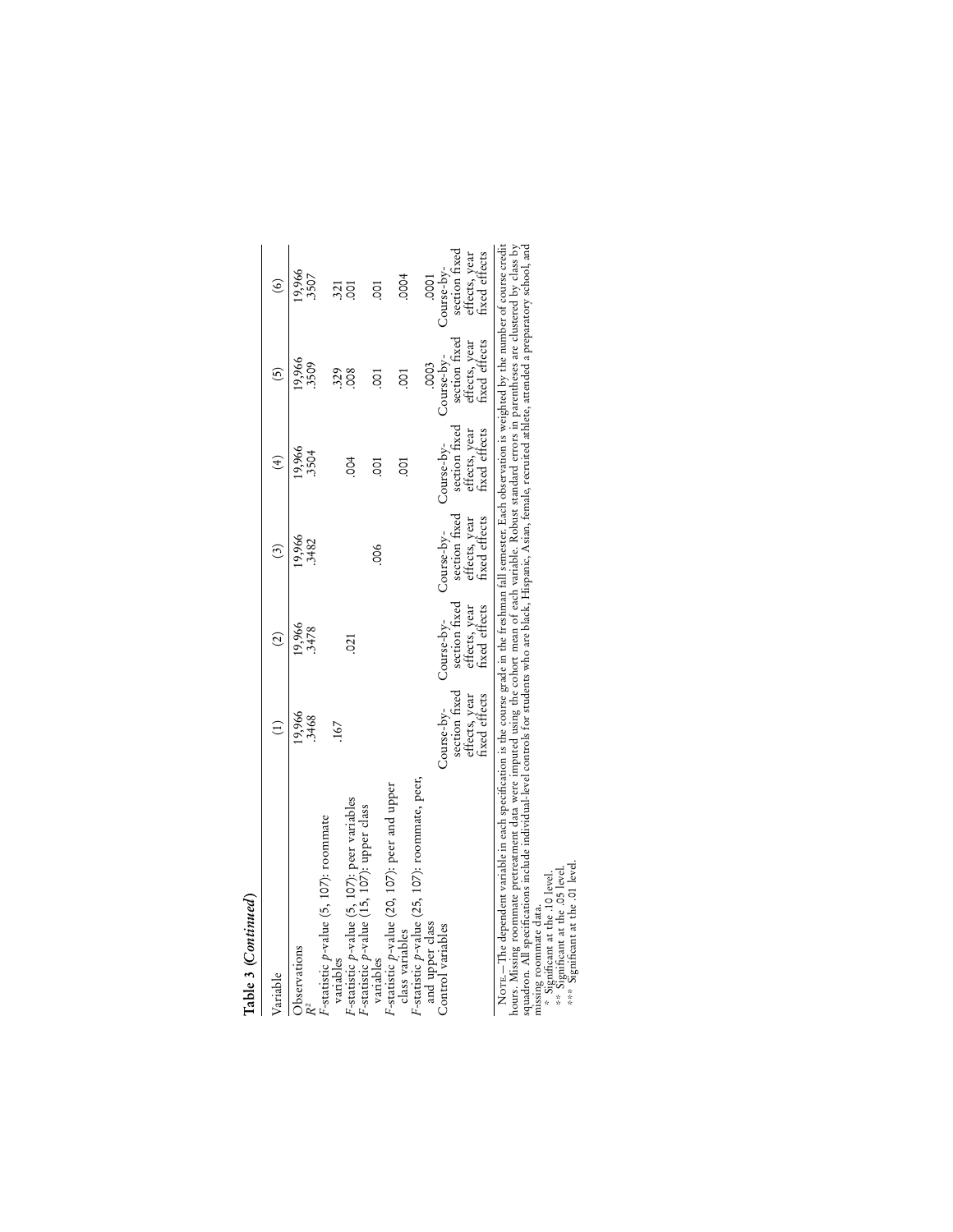likely collinearity. The coefficients for the peer SAT verbal (.382) and peer fitness (.145) remain highly significant with similar magnitudes.

The previous results provide strong evidence of positive social spillovers in academic performance. As in Zimmerman (2003), we find the peer effects are linked more closely with SAT verbal scores versus other academic pretreatment measures. These results also show that other nonacademic measures, such as the athletic and leadership measures, are linked with positive peer influence. The small roommate effects are consistent with previous studies, while the large positive peer effects at the squadron level highlight the importance of properly identifying the relevant peer group when estimating peer effects.<sup>25</sup> The model estimates that a 1 standard deviation increase in peer SAT verbal results in an increased own GPA of .05 grade points (one-twelfth of a standard deviation). In terms of standard deviations, this effect is nearly 2.5 times greater in magnitude than that found by Zimmerman (2003) for roommates at Williams College.<sup>26</sup>

One could speculate that these large peer effects are purely driven by the institutional nature of USAFA (i.e., the military setting fosters more teamwork). However, the small roommate effects are not consistent with that hypothesis. That is, if military organizations were more affected by peer influence, we would also expect to see larger peer effects at the roommate level compared to previous studies. The absence of large effects at the roommate level indicates the institutional setting at USAFA is not solely responsible for the results.

#### B. Differences across Types of Courses

Students at USAFA are required to take a core set of approximately 30 courses in mathematics, basic sciences, social sciences, humanities, and engineering throughout their 4 years of study. We use this common set of courses to examine the peer effects across course types during the entire freshman year free from selection bias into or out of courses.

Table 4 presents results for this analysis. For comparison, specification 1 shows the full sample results from table 3, specification 5. Specification 2 shows results for math and science courses. The estimated coefficient for the peer SAT verbal variable (.509) is large and highly significant, 22% larger than in the full sample. The model estimates that a 1 standard deviation increase in peer SAT verbal increases math and science performance by .06 grade points. Specification 3 shows results for humanities

<sup>&</sup>lt;sup>25</sup> In results not shown, we also tested whether the effects were larger for peers within the squadron with a closer demographic distance (i.e., females, minorities, and athletes). We found no evidence to support this hypothesis.

<sup>&</sup>lt;sup>26</sup> Zimmerman (2003) found that a 100-point increase in roommate SAT verbal increased own GPA by .03 grade points (table 3), and a 1 standard deviation increase in roommate SAT verbal results in a .022 increase in own GPA.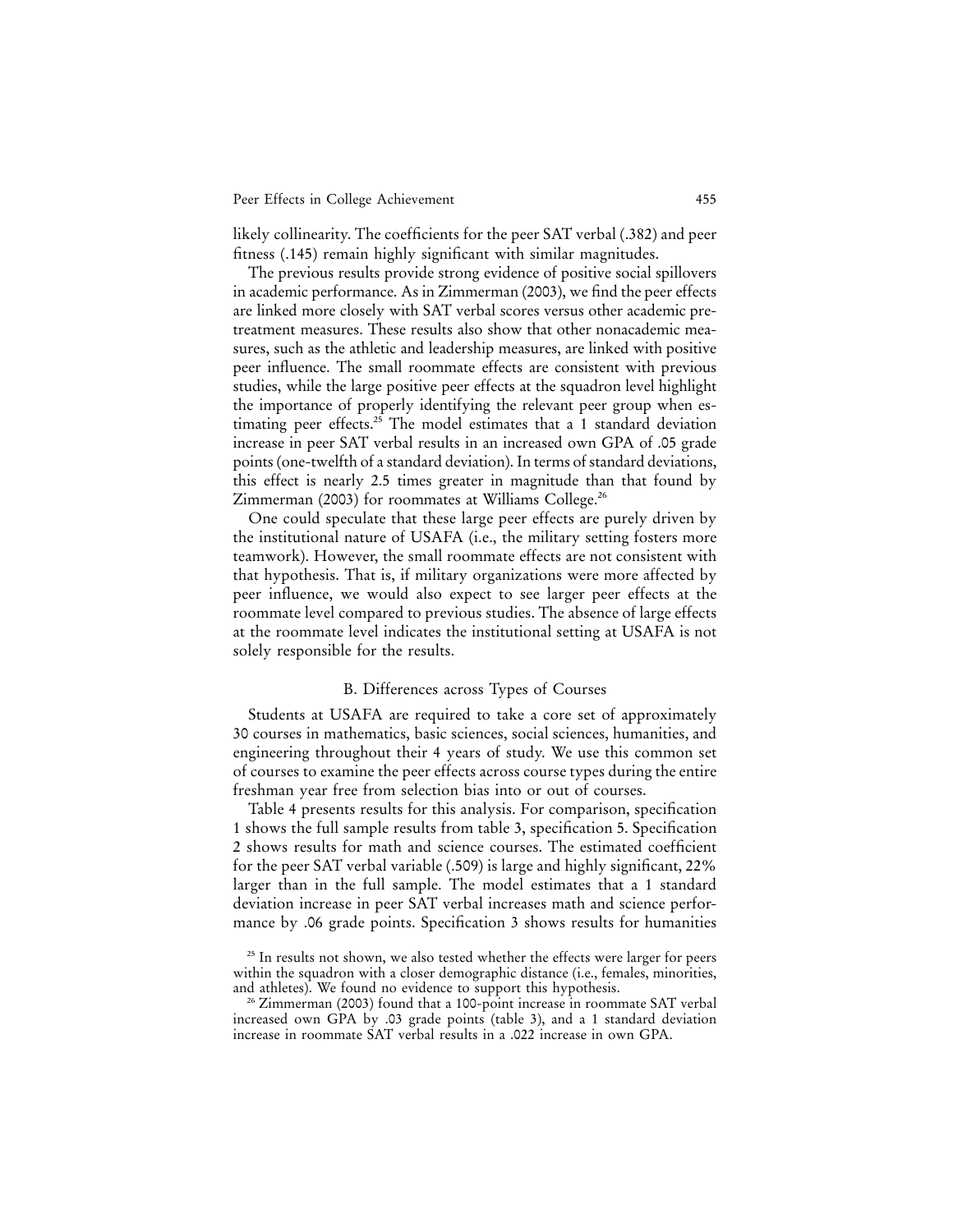| ۳<br>$T_{es}$               |  |
|-----------------------------|--|
| É<br>E                      |  |
| els<br><b>cer</b><br>֠<br>ಸ |  |

|                                                                                                                                                | $\frac{\text{All}}{\text{Coures}}$<br>$\widehat{\Xi}$ | Math and<br>Science<br>(2)                         | Humanities and<br>Social Science<br>(3)             | Foreign<br>Language<br>(4)                        | Physical<br>Education<br>$\widetilde{\mathcal{L}}$ | Military<br>Studies<br>(6)                         |
|------------------------------------------------------------------------------------------------------------------------------------------------|-------------------------------------------------------|----------------------------------------------------|-----------------------------------------------------|---------------------------------------------------|----------------------------------------------------|----------------------------------------------------|
| Peer SAT math (other freshmen<br>Peer SAT verbal (other fresh-<br>men in squadron)                                                             | (103)                                                 | $.509***$<br>(.132)                                | (154)                                               | $\frac{163}{201}$                                 | $\frac{132}{(091)}$                                | $\frac{146}{(101)}$                                |
| Peer academic composite (other<br>in squadron)                                                                                                 | (.106)<br>$-0.092$                                    | (122)                                              | (151)                                               | $-026$<br>(.159)                                  | $(.34^{*})$<br>(.072)                              | $\frac{1}{25}$                                     |
| Peer fitness score (other fresh-<br>freshmen in squadron)                                                                                      | $-024$<br>(.029)                                      | (336)                                              | (35)                                                | $\frac{0.05}{0.05}$                               | (33)                                               | (030)                                              |
| Peer leadership composite (other<br>men in squadron)                                                                                           | $.166***$<br>(.060)                                   | $(168^{***})$                                      | $.204***$<br>(.087)                                 | $-138$<br>(.118)                                  | $\frac{.116***}{(.053)}$                           | $(0.151**$                                         |
| treshmen in squadron)<br>$\frac{Observations}{R^2}$                                                                                            | 3509<br>(334)<br>3509<br>3509                         | 015<br>04503<br>03652                              | $-0.22$<br>$(0.46)$<br>$(0.46)$<br>$(0.3337)$       |                                                   | ن<br>مرکز نوی<br>مرکز نوی                          | 338252                                             |
| Control variables                                                                                                                              | Roommate and<br>upper class                           | Roommate and<br>upper class                        | Roommate and<br>upper class                         | Roommate and<br>upper class                       | Roommate and<br>upper class                        | Roommate and<br>upper class                        |
|                                                                                                                                                | pēer variables,<br>course-by-sec-<br>tion fixed ef-   | peer variables,<br>course-by-sec-<br>tion fixed et | pêer variables,<br>course-by-sec-<br>tion fixed ef- | course-by-sec-<br>beer variables,<br>ion fixed ef | eer variables<br>course-by-sec<br>con fixed ef-    | course-by-sec-<br>beer variables,<br>tion fixed ef |
|                                                                                                                                                | fects, year<br>fixed effects                          | fects, year<br>fixed effects                       | fects, year<br>fixed effects                        | fects, year<br>fixed effects                      | fects, year<br>fixed effects                       | fects, year<br>fixed effects                       |
| Norre —The dependent worighle in each enodic contact in the free in the freehome fall comercial convention is resigned by the number of course |                                                       |                                                    |                                                     |                                                   |                                                    |                                                    |

Norr...–The dependent variable in each specification is the course grade in the freshman fall semester. Each observation is weighted by the number of course<br>credit hours. Missing roommate pretreatment data were imputed usi Note.—The dependent variable in each specification is the course grade in the freshman fall semester. Each observation is weighted by the number of course credit hours. Missing roommate pretreatment data were imputed using the cohort mean of each variable. Robust standard errors in parentheses are clustered by class by squadron. All specifications include individual-level controls for students who are black, Hispanic, Asian, female, recruited athlete, attended a preparatory school, and missing roommate data.

\* Significant at the .10 level.

\*\* Significant at the .05 level.

\*\*\* Significant at the .01 level.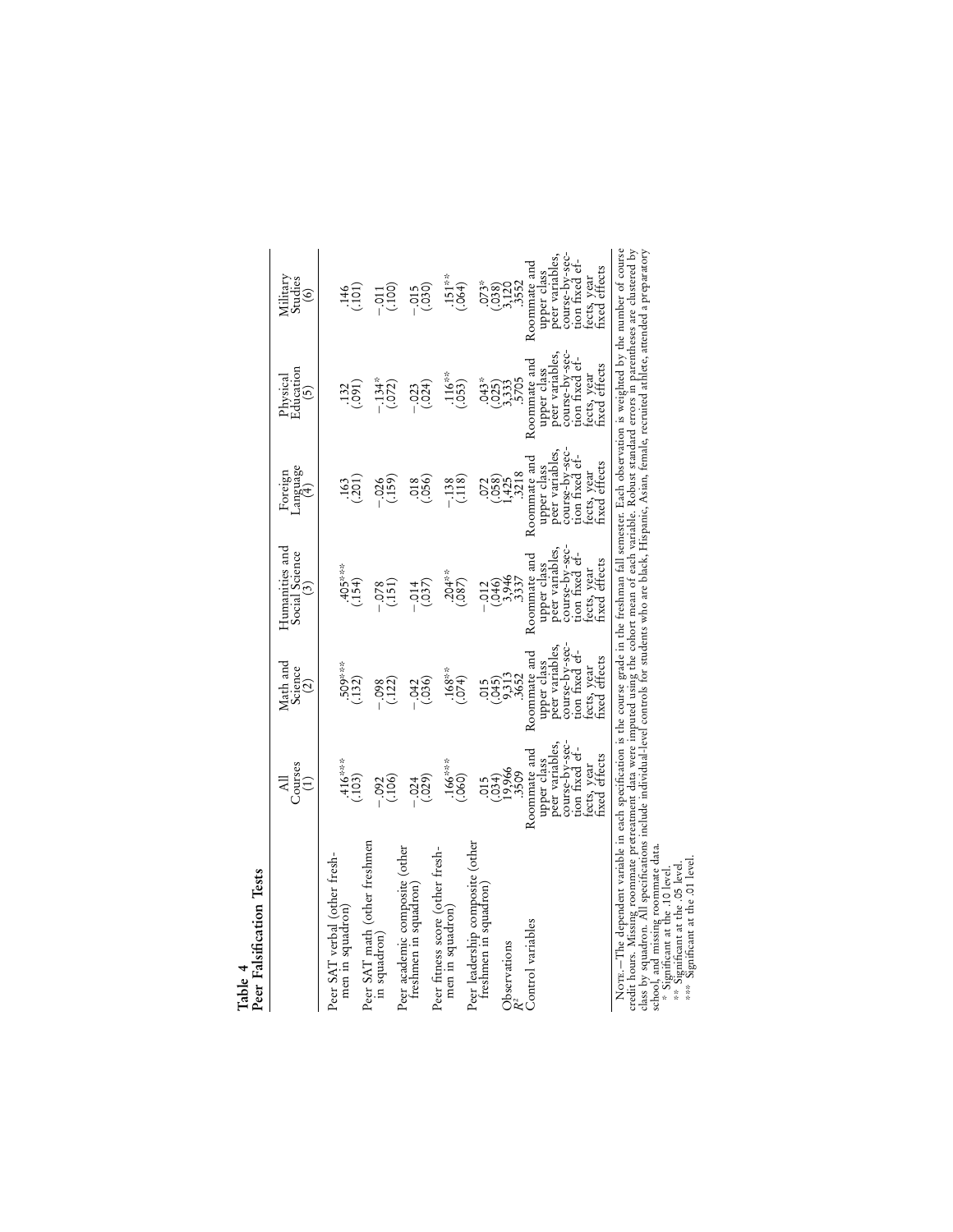and social science courses. Again, the peer SAT verbal variable is positive and statistically significant (.405), although smaller than in the math and science courses.

Specifications 4 and 5 present results for foreign language and physical education courses. In both specifications, there is little evidence of peer influence. The foreign language results are not surprising, as students who take a foreign language are spread across various languages, limiting the opportunity for peer interaction within a squadron. Results for the physical education courses show a small positive effect for peer fitness scores (.116).

Finally, specification 6 shows results for the military studies courses. The peer SAT verbal variable is positive and statistically insignificant (.146), and the peer fitness (.154) and peer leadership (.122) variables are statistically significant.

The preceding findings by subject suggest the peer effects may be working through study partnerships versus a social norm of effort. We suggest this because physical education and foreign language courses have the least opportunities for interaction among students. But we recognize that this hypothesis is not testable within our models as specified. It is also interesting that peer SAT verbal scores, versus peer SAT math scores, affect student math and science grades. Again, we can only speculate, but after informal discussions with faculty and students at the USAFA, one hypothesis is that students with high SAT verbal scores may exhibit better communication skills and a willingness to participate in study partnerships.

# C. Persistence of the Effects

With evidence of positive peer effects in freshman academic performance, we next examine the persistence of these effects in subsequent years. It is possible to isolate freshman peer effects from follow-on peer effects because all students are (conditionally) randomly assigned to a new squadron at the beginning of the sophomore year and continue to take mandatory core courses through graduation. We estimate equation (1) for academic performance in subsequent years.

Results are shown in table 5. For comparative purposes, specification 1 repeats results for freshman year performance. Specifications 2, 3, and 4 report results for sophomore, junior, and senior performance. Results provide strong evidence that the freshman peer effects persist into followon academic performance but at a diminished rate roughly one-half in magnitude. The freshman peer SAT verbal variable is positive and significant for sophomore (.176), junior (.225), and senior (.198) year academic performance. These results indicate that social network peer effects during the freshman year significantly affect achievement beyond the freshman year. In specifications not shown, we also included freshman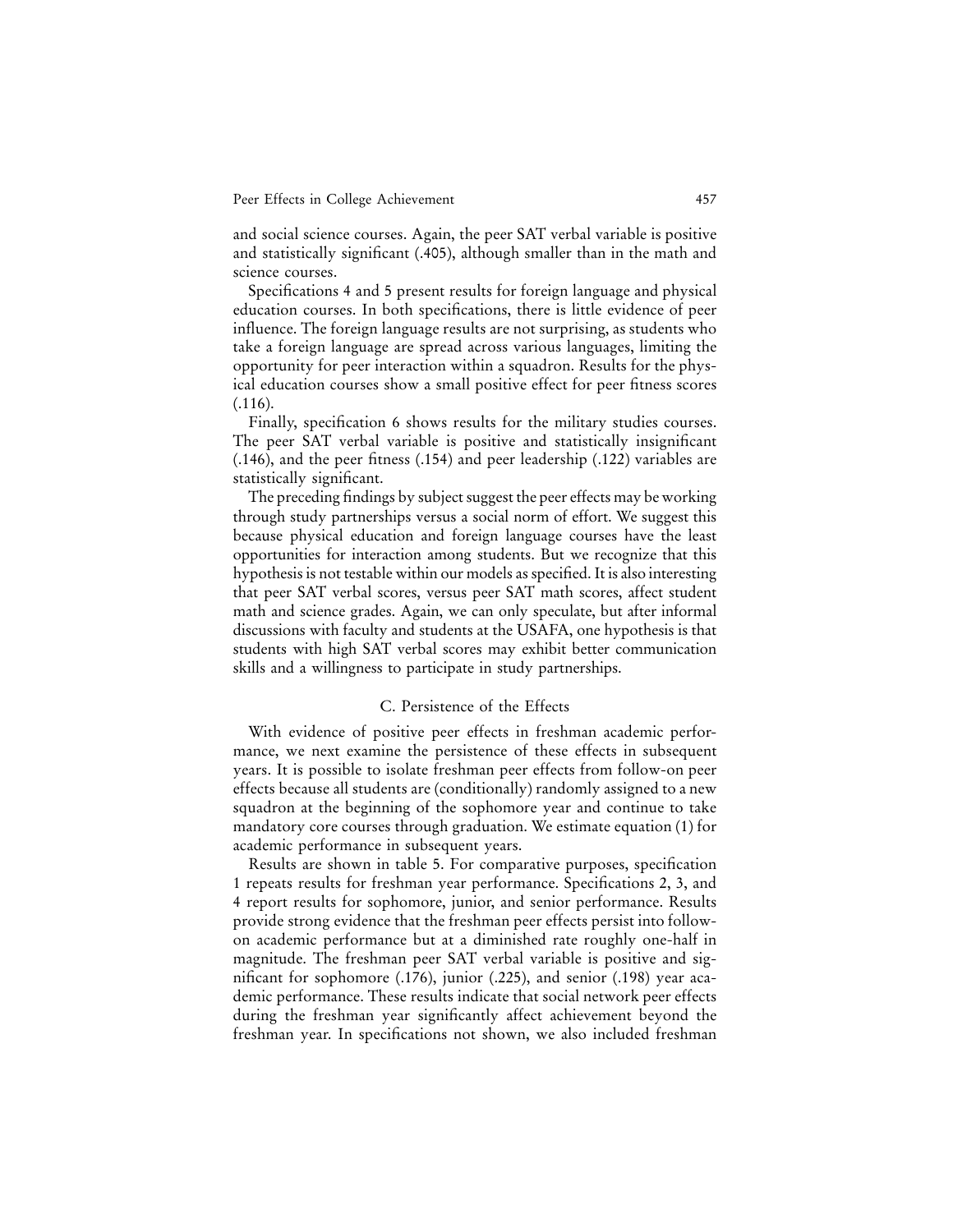| Peer Effects by Course Type                                                                                                                                   |                           |                              |                              |                            |
|---------------------------------------------------------------------------------------------------------------------------------------------------------------|---------------------------|------------------------------|------------------------------|----------------------------|
|                                                                                                                                                               | Freshman Grades           | Sophomore Grades             | Junior Grades                | Senior Grades              |
|                                                                                                                                                               | $\widehat{\Xi}$           | $\widehat{c}$                | $\binom{3}{2}$               | $\widehat{\mathcal{F}}$    |
| Peer SAT verbal (other freshmen in                                                                                                                            | $.416***$                 | $.176***$                    | $.225**$                     | $198**$                    |
| squadron)                                                                                                                                                     | (.103)                    | (.082)                       | (160)                        | (0.071)                    |
| Peer SAT math (other freshmen in                                                                                                                              | (.106)                    | (.086)                       | (.086)                       | (.061)                     |
| squadron)                                                                                                                                                     | $-0.092$                  | $-000 -$                     | .088                         | <b>DOC</b>                 |
| Peer academic composite (other                                                                                                                                | (.029)                    | (.024)                       | (.027)                       | $-0.39***$                 |
| freshmen in squadron)                                                                                                                                         | $-.024$                   | POO.                         | 8g                           | (.018)                     |
| Peer fitness score (other freshmen in                                                                                                                         | $.166***$                 | (.057)                       | (059)                        | $-0.095**$                 |
| squadron)                                                                                                                                                     | (.060)                    | $-.031$                      | .031                         | (.044)                     |
| Peer leadership composite (other<br>freshmen in squadron)                                                                                                     | $\frac{5}{2}$             | 018                          | 013                          | 026                        |
| Observations<br>R <sup>2</sup>                                                                                                                                | 19,966<br>.3509<br>(.034) | $(037)$<br>$23,200$<br>.3254 | $(037)$<br>$20,297$<br>.3501 | $(027)$<br>17,825<br>.3801 |
| Control variables                                                                                                                                             | class peer variables,     | class peer variables,        | class peer variables,        | class peer variables,      |
|                                                                                                                                                               | Roommate and upper        | Roommate and upper           | Roommate and upper           | Roommate and upper         |
|                                                                                                                                                               | course by section         | course by section            | fixed effects, year          | fixed effects, year        |
|                                                                                                                                                               | fixed effects, year       | fixed effects, year          | course by section            | course by section          |
|                                                                                                                                                               | fixed effects             | fixed effects                | fixed effects                | fixed effects              |
| Norr —The dependent variable in each specification is the course orade in the fall semester Fach observation is weighted by the number of course credit hours |                           |                              |                              |                            |

 $\mathbf{r}$ Norr..–The dependent variable in each specification is the course grade in the fall semester. Each observation is weighted by the number of course credit hours.<br>Missing roommate pretreatment data were imputed using the coh Note.—The dependent variable in each specification is the course grade in the fall semester. Each observation is weighted by the number of course credit hours. Missing roommate pretreatment data were imputed using the cohort mean of each variable. Robust standard errors in parentheses are clustered by class by squadron. All specifications include individual-level controls for students who are black, Hispanic, Asian, female, recruited athlete, attended a preparatory school, and missing roommate data.

\*\* Significant at the .05 level.

\*\*\* Significant at the .01 level.

**Peer Effects by Course Type**  $\zeta$  $+$ e  $\mathbf{h}$ **Table 5**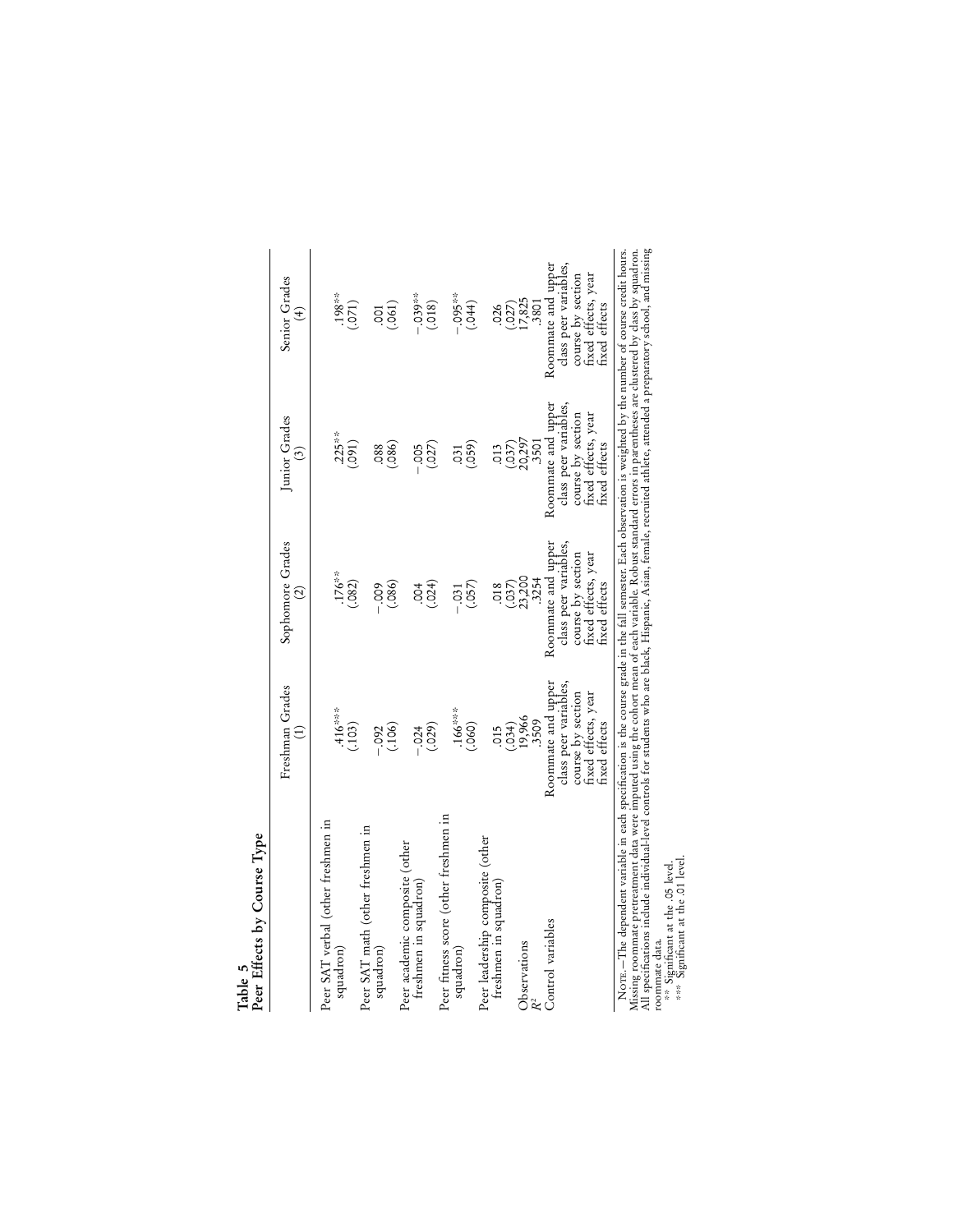Peer Effects in College Achievement 459

**Table 6**

| Persistence in the Freshman Peer Group Effects            |                     |                                                                                                    |                    |
|-----------------------------------------------------------|---------------------|----------------------------------------------------------------------------------------------------|--------------------|
| Predicted GPA Using Pretreatment Characteristics          | <b>Bottom</b>       | Middle                                                                                             | Top                |
| Peer SAT verbal (other freshmen in squadron)              | $.565***$<br>(.159) | $.361***$<br>(.154)                                                                                | $.312**$<br>(.132) |
| Peer SAT math (other freshmen in squadron)                | $-.198$<br>(.146)   | .006<br>(.140)                                                                                     | $-.056$<br>(.112)  |
| Peer academic composite (other freshmen in<br>squadron)   | $-.067$             | $-.042$<br>$(.045)$ $(.041)$                                                                       | .022<br>(.036)     |
| Peer fitness score (other freshmen in squadron)           | (.107)              | $.154***$ $.184***$ $.169***$<br>(.091)                                                            | (.074)             |
| Peer leadership composite (other freshmen in<br>squadron) | .057<br>(.057)      | .006<br>(.050)                                                                                     | .007<br>(.046)     |
| Observations<br>$R^2$                                     |                     | 19,966<br>.3526                                                                                    |                    |
| Control variables                                         |                     | Roommate and upper class peer<br>variables, course by section<br>fixed effects, year fixed effects |                    |

Note.—The dependent variable in each specification is the course grade in the fall semester. Each observation is weighted by the number of course credit hours. Missing roommate pretreatment data<br>were imputed using the cohort mean of each variable. Separate coefficients are estimated for students<br>in each third of the in clustered by class by squadron. All specifications include individual-level controls for students who are black, Hispanic, Asian, female, recruited athlete, attended a preparatory school, and missing roommate data.

\*\* Significant at the .05 level. \*\*\* Significant at the .01 level.

GPA as an explanatory variable in the sophomore, junior, and senior grade regressions. In all cases, the freshman peer variables were small and statistically insignificant. These results indicate that the freshman squadron peer effects raise an individual's initial GPA and that this increase persists throughout a student's career.

#### D. Nonlinearities across Academic Ability

To this point, all our specifications have been linear-in-mean. However, unless peer effects are nonlinear across individuals (i.e., different across types of students), there would be no social gain to sorting students into peer groups. Taking a high-quality peer from one group and placing her into another group will have an equal and offsetting effect on both groups. To examine potential nonlinearities in the peer effects across academic ability, we compute predicted GPA and estimate separate peer coefficients for each one-third of the (incoming) student academic ability distribution.

Results for this analysis are shown in table 6 and show a potential nonlinearity in the peer SAT verbal variable. The magnitude of the estimated effect for students in the bottom third of the academic ability distribution (.565) is larger, although not statistically different, than that estimated for students in the top (.312) and middle (.361) third of the distribution. These results indicate that the lowest ability students in the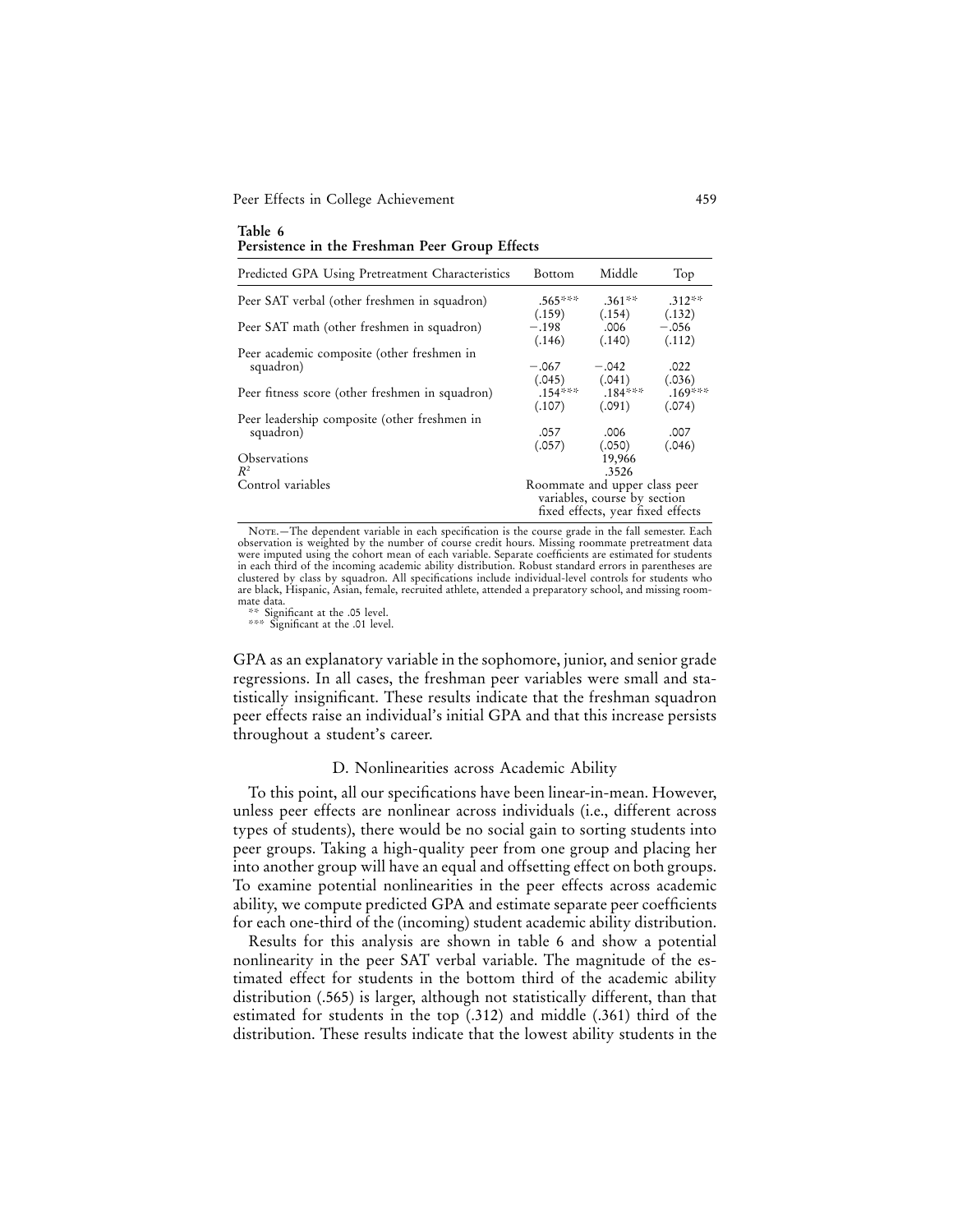sample may benefit the most from having high-quality peers. Placing these low-ability students into peer groups with a higher-than-average SAT verbal score may result in an increased overall average GPA.<sup>27</sup>

#### E. Falsification Tests

The unique dorm structure at USAFA provides the opportunity to empirically test for false peer effects. All students at USAFA live in one of only two dorm halls. Squadrons 1–21 reside in Vandenberg Hall, and squadrons 22–36 reside in Sijan Hall. While all members of a respective squadron are geographically located in the same area of the dorm, squadrons located in the same dorm hall and floor are adjacent to one another with no visible partitions.

To test for the importance of proper identification of the relevant peer group, we are able to construct false peer groups of students whose dorm rooms are located in the same section of the dorm hall but are not necessarily in the same squadron. We construct these groups using student dorm room assignments at the start of the fall semester. Each dorm room is identified by the hall (Vandenberg or Sijan), floor (2, 3, 5, and 6), section (A to G), and room number. In total, there are 39 identifiable dorm/floor/ sections with which we construct false peer groups. These groupings are analogous to hall-floor wings as defined by Foster (2006). During the 3 years in our sample, 92.3% of the hall/floor/sections contain students from different squadrons, and the average false peer group is made up of 66.6% of members from an individual's actual squadron. We construct and test for evidence of peer effects using two separate false peer groups: (1) all students within the same hall/floor/section, and (2) freshman students in the same hall/floor/section.

Table 7 presents results for this analysis. Specifications 1 and 2 show results for the first false peer group of all students in the same hall/floor/ section with and without controlling for roommate characteristics. Specifications 3 and 4 show results for the second false peer group containing only freshman students in the same dorm/hall/section. In all four specifications, none of the academic peer variables have a statistically significant effect on individual student performance, and only the peer fitness variable is positive and significant in specifications 1 and 2.

Similar to results found by Foster (2006), these results show that geographic proximity of individuals alone does not generate positive peer effects. The false peer groups, on average, contain 67% of a student's actual peer group, yet peer effects are virtually undetectable. Again, this highlights the importance of measuring the relevant peer group when estimating peer effects.

<sup>&</sup>lt;sup>27</sup> We also tested and found little evidence of nonlinearities across gender, race, and athletes.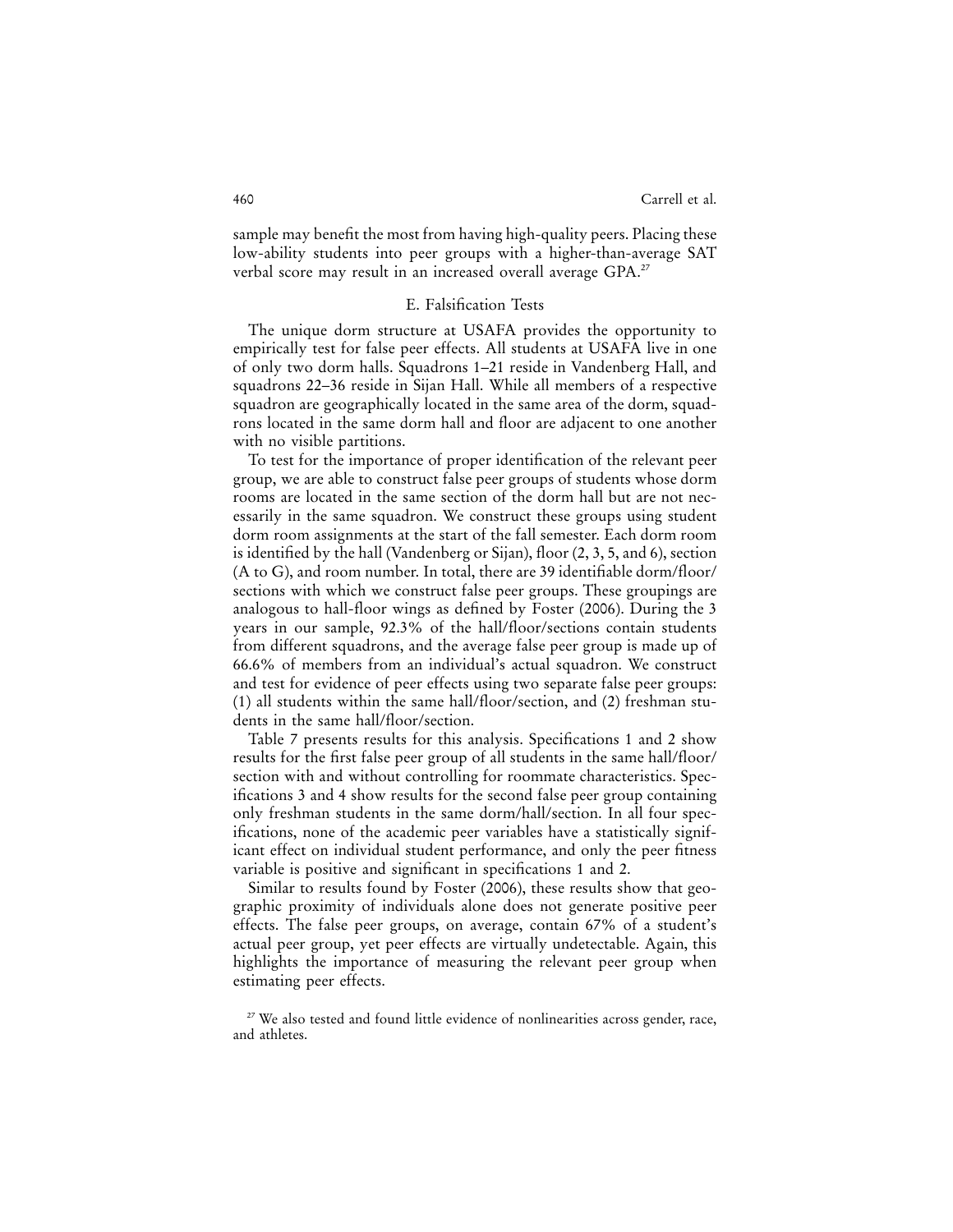| Group                    |  |
|--------------------------|--|
|                          |  |
| the Freshman Peer        |  |
|                          |  |
| Ë<br>aritie <sup>r</sup> |  |
| $m$ nde $n$              |  |

|                                                                                                                                                            |                                                                                         | Section A: False Peer 1                   |                                       | Section B: False Peer 2                 |
|------------------------------------------------------------------------------------------------------------------------------------------------------------|-----------------------------------------------------------------------------------------|-------------------------------------------|---------------------------------------|-----------------------------------------|
|                                                                                                                                                            |                                                                                         | $\widehat{c}$                             | $\mathcal{L}$                         | $\widehat{f}$                           |
| Peer SAT verbal                                                                                                                                            | .062                                                                                    | .034                                      |                                       | 025                                     |
|                                                                                                                                                            |                                                                                         |                                           | (.086)                                | (086)                                   |
| Peer SAT math                                                                                                                                              |                                                                                         |                                           | .027                                  |                                         |
| Peer academic composite                                                                                                                                    | $(186)$<br>$-160$<br>$-160$<br>$-160$<br>$-160$<br>$-180$<br>$-180$<br>$-180$<br>$-180$ | $(184)$<br>$(156)$<br>$(167)$             | (.082)                                | $(.079)$<br>$-012$<br>$(.028)$<br>$001$ |
|                                                                                                                                                            |                                                                                         | $(061)$<br>$(241**$<br>$(115)$<br>$(115)$ |                                       |                                         |
| Peer fitness score                                                                                                                                         |                                                                                         |                                           | $(-0.028)$                            |                                         |
|                                                                                                                                                            | $(115)$<br>$004$                                                                        |                                           | $(659)$<br>$(659)$                    | $(058)$<br>$(0.50)$                     |
| Peer leadership composite                                                                                                                                  |                                                                                         |                                           |                                       |                                         |
|                                                                                                                                                            | (.073)                                                                                  | (074)                                     |                                       |                                         |
| Observations                                                                                                                                               | 19,740                                                                                  | 19,740                                    | $(033)$<br>$9,740$                    | $(033)$<br>9,740                        |
|                                                                                                                                                            | .3509                                                                                   | .3502                                     | .3503                                 | .3496                                   |
| F-statistic p-value (5, 107): peer variables                                                                                                               | .353                                                                                    | 329                                       | <b>066</b>                            | .981                                    |
| Control variables                                                                                                                                          | Koommates peer vari-                                                                    | Upper class peer vari-                    | Koommates peer vari-                  | Upper class peer vari-                  |
|                                                                                                                                                            | ables, upper class                                                                      | ables, year fixed                         | ables, upper class                    | ables, year fixed                       |
|                                                                                                                                                            | peer variables, year<br>fixed effects                                                   | effects                                   | peer variables, year<br>fixed effects | ettects                                 |
| Norr —The dependent variable in each specification is the course orade in the freshman fall semester. Missing commate neatment data were imputed using the |                                                                                         |                                           |                                       |                                         |

Norr.—The dependent variable in each specification is the course grade in the freshman fall semester. Missing roommate pretreatment data were imputed using the cohort mean of each variable. Peer coefficients represent arti Note.—The dependent variable in each specification is the course grade in the freshman fall semester. Missing roommate pretreatment data were imputed using the cohort mean of each variable. Peer coefficients represent artificially constructed peer groups. False peer 1 represents all students in the same dorm section, and false peer 2 represents all freshman students in the same dorm section. Robust standard errors in parentheses are clustered by class by false peer group. All specifications include individual-level controls for students who are black, Hispanic, Asian, female, recruited athlete, attended a preparatory school, and missing roommate data. There are 123 missing students from the full sample, due to missing room numbers.

\*\* Significant at the .05 level.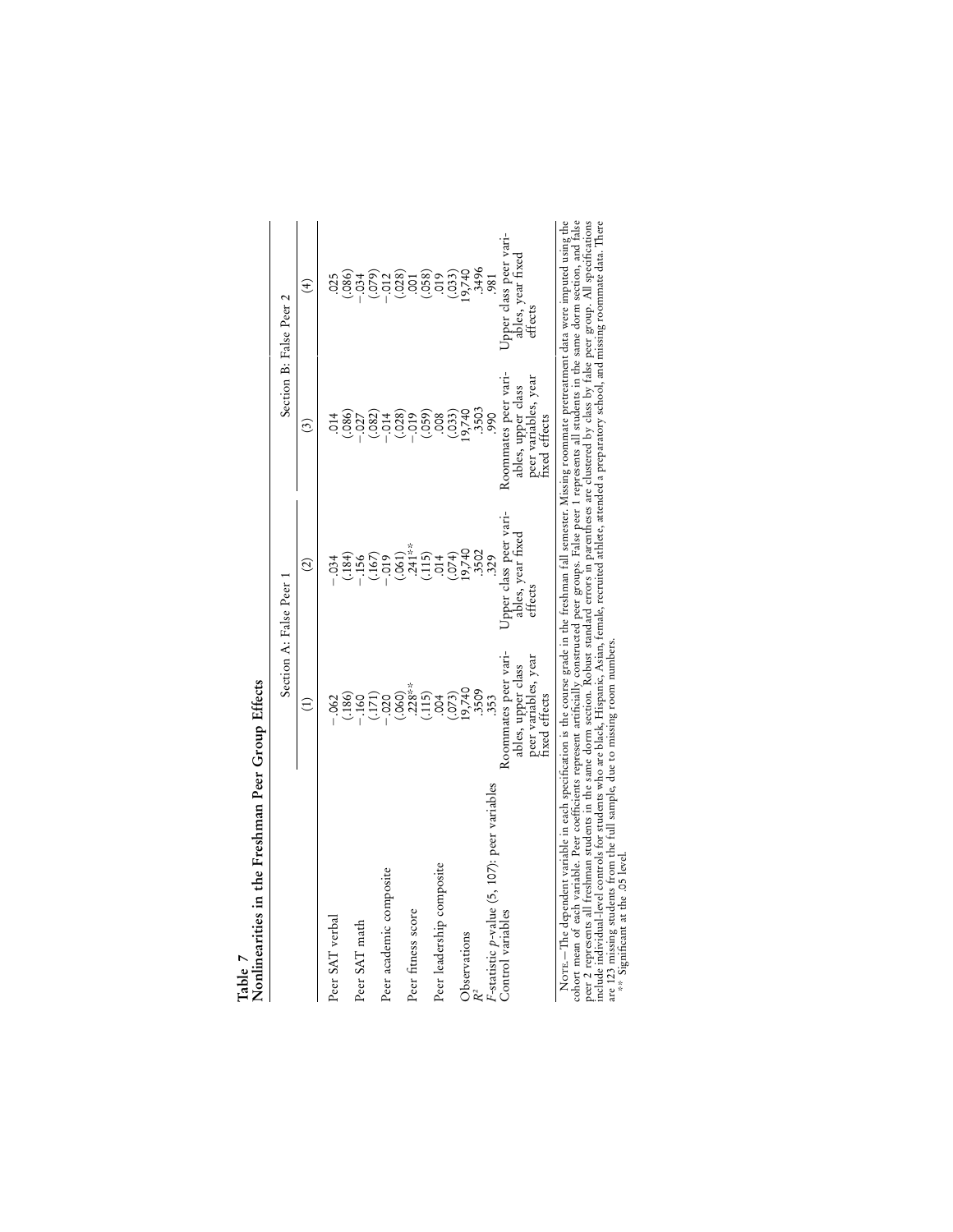462 Carrell et al.

# **VI. Conclusion**

We examine the random assignment of students to relatively large and tightly controlled social-network peer groups at the United States Air Force Academy for evidence of peer effects in academic performance. The statistical properties of our data set enable us to identify with great precision the known (exogenous) peer group that an individual spends a majority of his or her time interacting with. In addition, students in our study have a limited ability to interact with other students outside of their assigned peer group during their freshman year of study. This feature enables us to estimate peer effects that are more comparable to changing the entire cohort of peers.

Our results are significant for several reasons. First, using the broad set of peers an individual spends a majority of his or her time interacting with, we find academic peer effects of much larger magnitude than found in the previous literature. Second, we find the peer effects are largest in the math and science courses and are virtually nonexistent in physical education and foreign language courses. These findings suggest the peer effects may be working through study partnerships versus a social norm of effort. Third, we find the freshman peer effects persist at a diminished rate into the sophomore, junior, and senior years. Finally, we find evidence of nonlinearities in the peer effects across student incoming academic ability. These results suggest there may be an opportunity for social gains through sorting individuals into peer groups.

Our results also help explain why many of the previous higher education peer-effect studies have found little evidence of positive peer effects in academic performance. We find empirical evidence that roommates and dorm floors capture only a limited proportion of the total peer influence. As such, we find only moderate evidence of peer influence at the roommate level, as previously found by Sacerdote (2001) and Zimmerman (2003). We also find that geographic proximity of students in dorm halls alone, as in Foster (2006), does not generate measurable peer effects.

#### **References**

- Betts, Julian R., and Andrew Zau. 2004. Peer groups and academic achievement: Panel evidence from administrative data. Unpublished manuscript, San Diego and Public Policy Institute of California, University of California.
- Boozer, Michael, and Stephen E. Cacciola. 2001. Inside the "black box" of project STAR: Estimation of peer effects using experimental data. Yale Economic Growth Center discussion paper, Yale University.
- Burke, Mary A., and Tim R. Sass. 2008. Classroom peer effects and student achievement. Working Paper no. 08-5, Federal Reserve Bank of Boston. http://ssrn.com/abstract=1260882.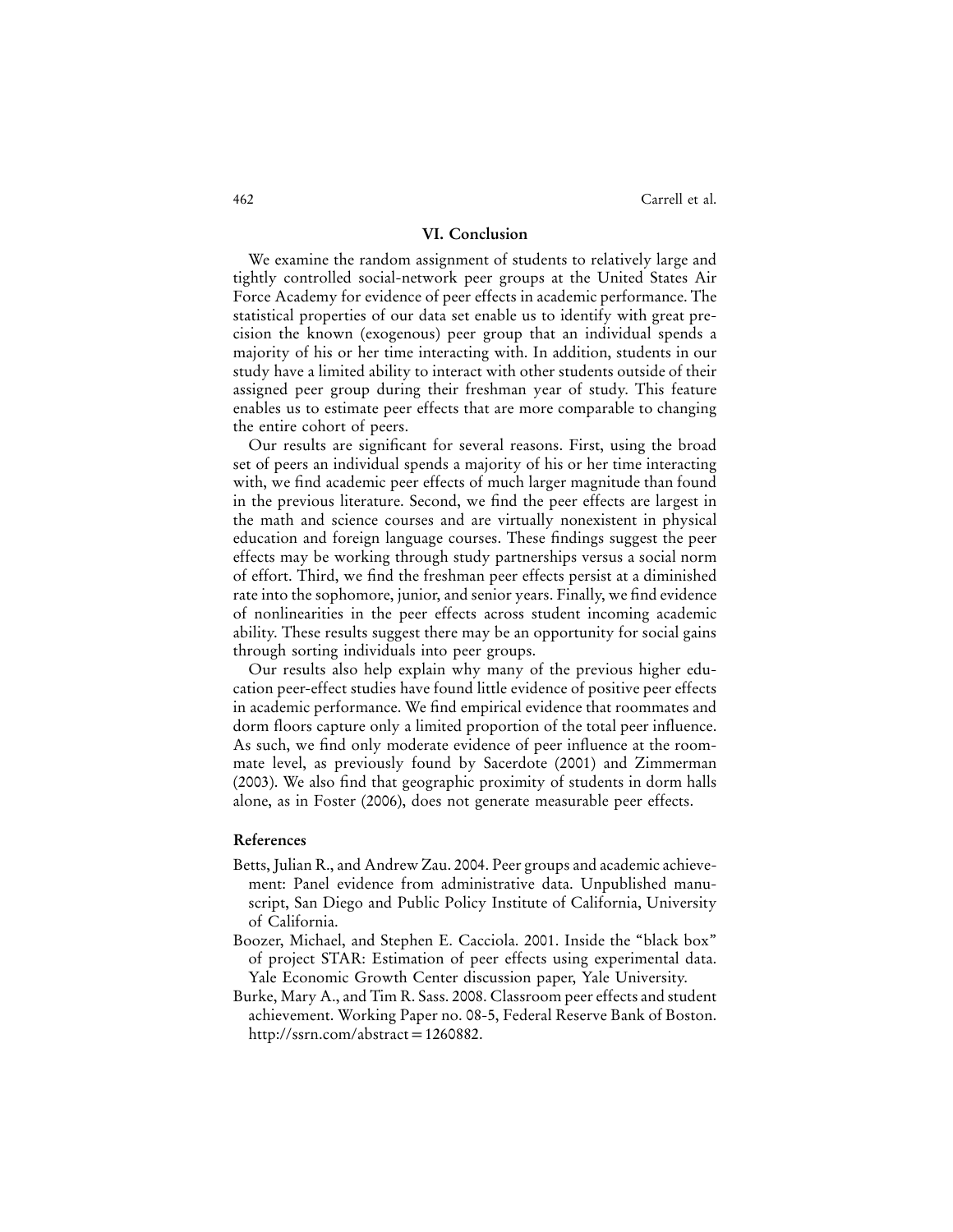- Burton, Anthony C., Katherine S. Carson, Susan M. Chilton, and W. George Hutchinson. 2007. Resolving questions about bias in real and hypothetical referenda. *Environmental and Resource Economics* 38, no. 4:513–25.
- Carrell, Scott E., Frederick V. Malmstrom, and James E. West. 2008. Peer effects in academic cheating. *Journal of Human Resources* 43, no. 1: 173–207.
- Carrell, Scott E., and James E. West. 2008. Does professor quality matter? Evidence from random assignment of students to professors. Working Paper no. 14081, National Bureau of Economic Research, Cambridge, MA. http://www.nber.org/papers/w14081.
- Dorans, Neil J. 1999. Correspondences between ACT and SAT I scores. College Board Report nos. 99–1, 99–2, College Entrance Examination Board.
- Falk, Armin, and Andrea Ichino. 2006. Clean evidence on peer effects. *Journal of Labor Economics* 24, no. 1:39–57.
- Foster, Gigi. 2006. It's not your peers, and it's not your friends: Some progress toward understanding the educational peer effect mechanism. *Journal of Public Economics* 90, nos. 8–9:1455–75.
- Guryan, Jonathan, K. Kroft, and M. Notowidigdo. 2007. Peer effects in the workplace: Evidence from random assignment in professional golf. Working Paper no. 13422, National Bureau of Economic Research, Cambridge, MA.
- Hanushek, Eric A., John F. Kain, Jacob M. Markman, and Steven G. Rivkin. 2003. Does peer ability affect student achievement? *Journal of Applied Econometrics* 18, no. 5:527–44.
- Hoxby, Caroline M., and Gretchen Weingarth. 2006. Taking race out of the equation: School reassignment and the structure of peer effects. Working paper, Harvard University. http://www.hks.harvard.edu/ inequality/Seminar/Papers/Hoxby06.pdf.
- Kremer, Michael, and Dan M. Levy. 2008. Peer effects and alcohol use among college students. *Journal of Economic Perspectives* 22, no. 3: 189–206.
- Li, Han, and Tao Li. 2009. The gender difference of peer influence in higher education. *Economics of Education Review* 28, no. 1:129–34.
- Lyle, David S. 2007. Estimating and interpreting peer and role model effects from randomly assigned social groups at West Point. *Review of Economics and Statistics* 89, no. 2:289–99.
- Manski, Charles F. 1993. Identification and endogenous social effects: The reflection problem. *Review of Economic Studies* 60, no. 3:531–42.
- Mas, Alexandre, and Enrico Moretti. 2009. Peers at work. *American Economic Review* 99, no. 1:112–45.
- Moffitt, Robert A. 2001. Policy interventions, low-level equilibria, and